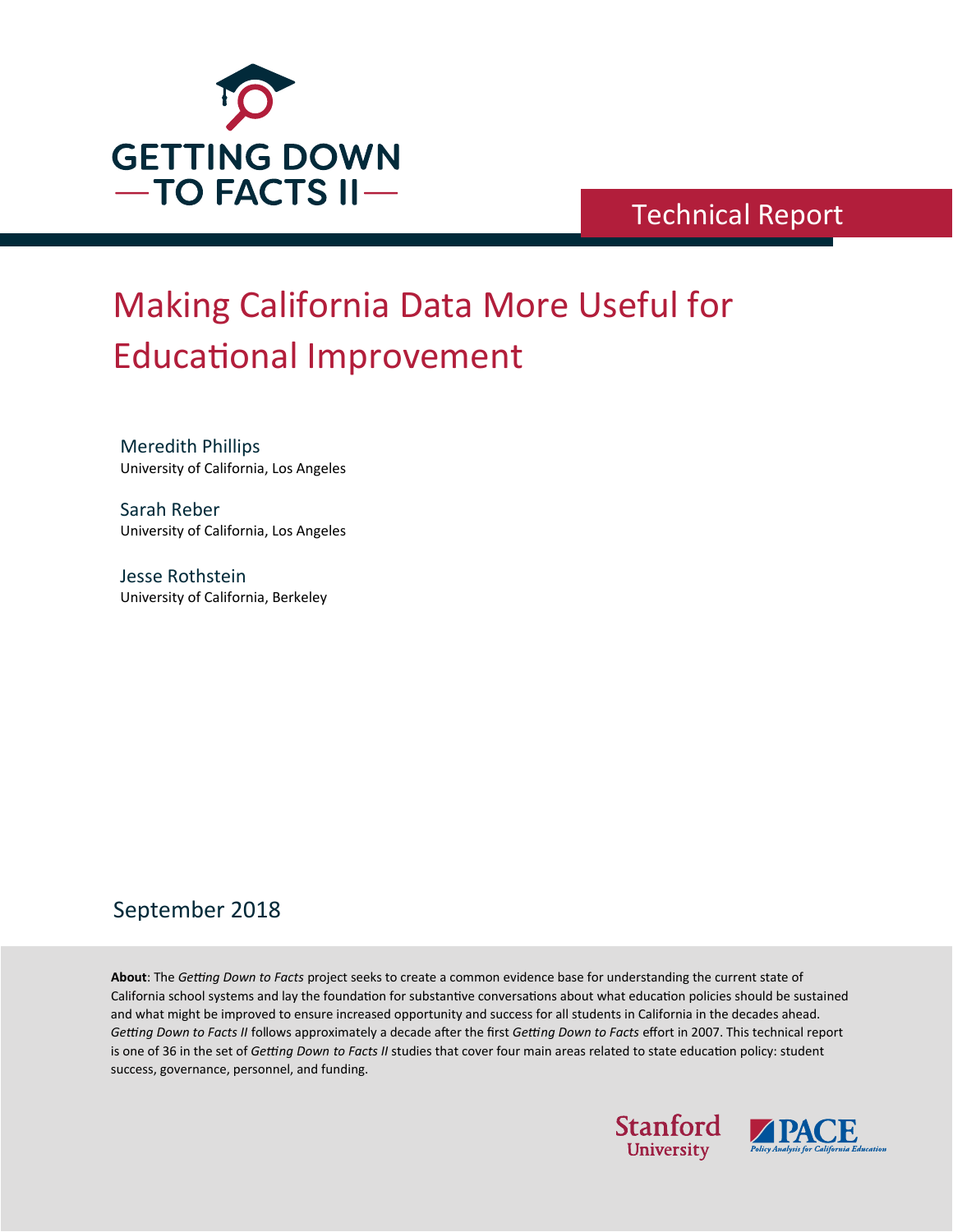#### **Making California Data More Useful for Educational Improvement**

Meredith Phillips University of California, Los Angeles

Sarah Reber University of California, Los Angeles

Jesse Rothstein University of California, Berkeley

#### **Acknowledgments**

We thank Elizabeth Dabney, Jon Fullerton, Dan Goldhaber, Chris Kingsley, Heather Hough, Helen Ladd, Jay Pfeiffer, Morgan Polikoff, Evan White, and participants at the Getting Down to Facts II meetings for helpful conversations and comments on earlier drafts. We are grateful to Elsa Augustine and Rachel Young for excellent research assistance and to the Getting Down to Facts II project funders and the Laura and John Arnold Foundation for financial support. The views expressed are those of the authors and do not necessarily reflect those of the funders.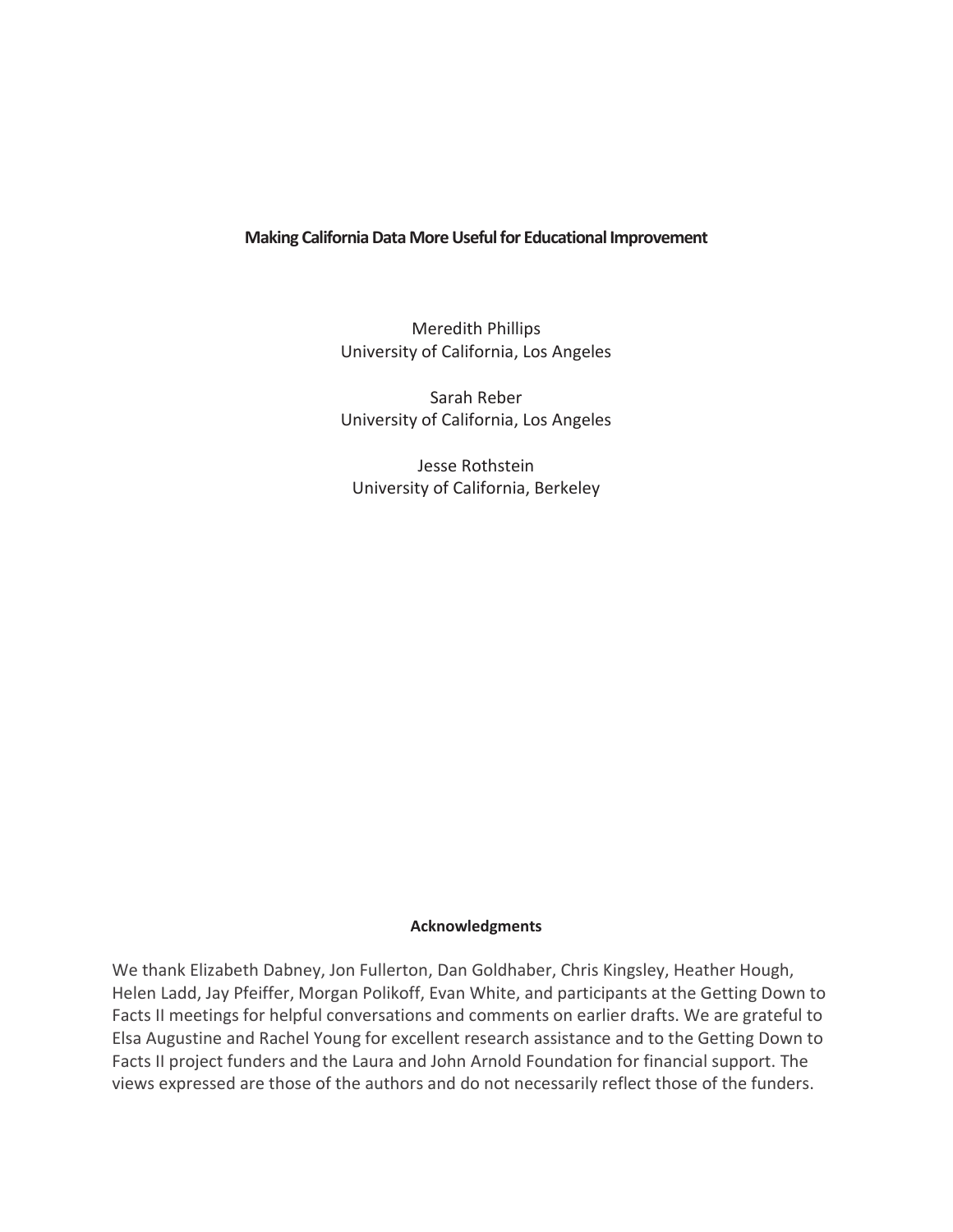#### **Abstract**

Modern computing technology makes it possible for governments at all levels to use the data they already collect to improve service coordination and delivery, and to conduct research and evaluation to inform policymaking. California is well behind other states in taking advantage of this opportunity, in education and in other fields. The state has a patchwork of data systems that are not well integrated and do not provide satisfactory answers to the state's most important policy questions. A particular need is for better linkages across providers – for example, between K-12 and higher education, or among the state's three public higher education systems.

Regional collaborations have developed to fill this need. While these efforts are important and valuable, they are also difficult to set up, and necessarily leave large gaps. Regional efforts are not an adequate substitute for statewide systems.

While there are political, technological, and organizational barriers to the creation of improved statewide data systems, they are not insurmountable. Other states have overcome these barriers and demonstrate the substantial value of better data systems. Enormous IT projects are not required – significant progress can be made at relatively low cost, given political will to overcome bureaucratic and organizational inertia.

A stronger statewide data infrastructure is an essential part of a modern education system today and will help California deliver a world-class education to its students.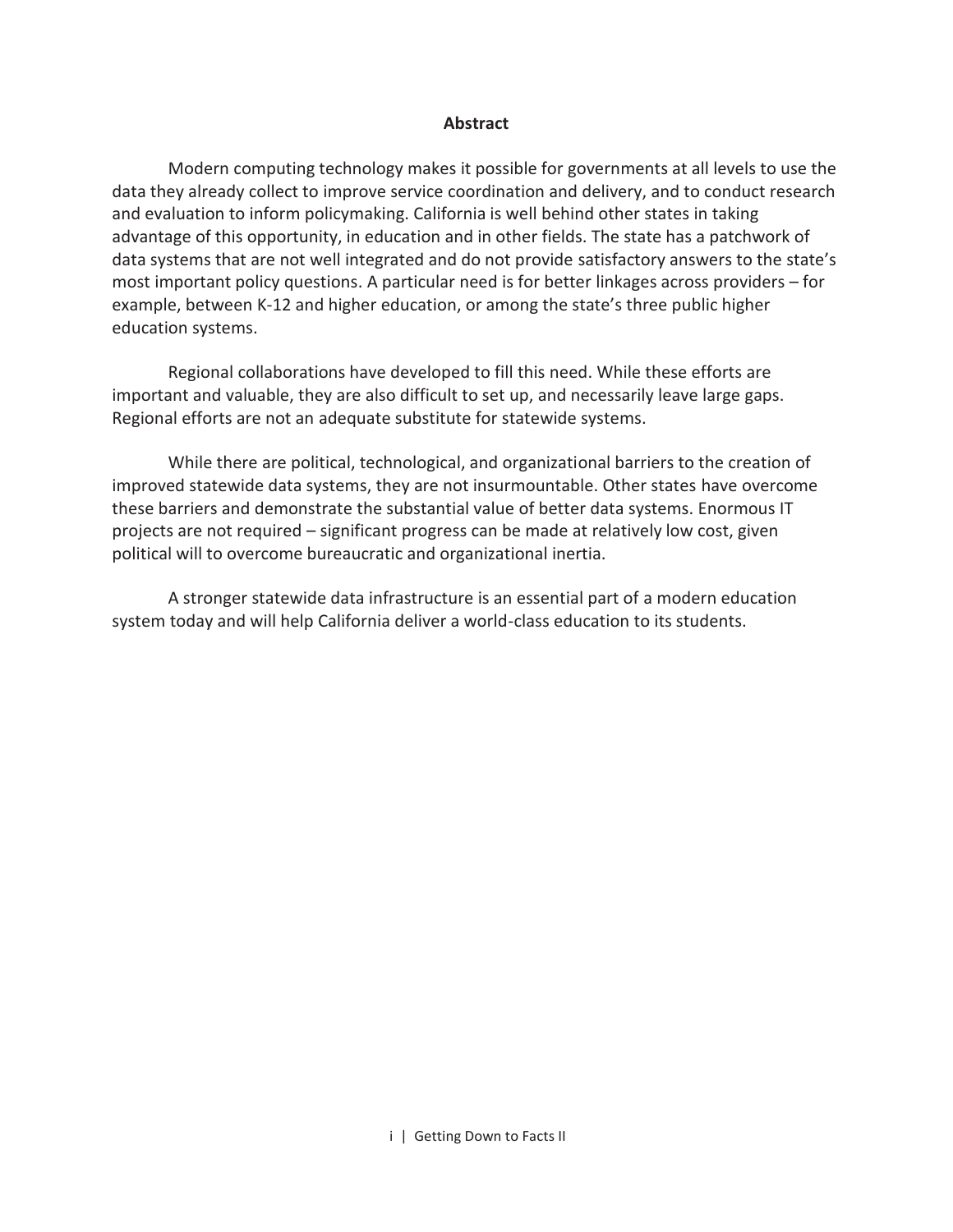#### **Introduction**

Improvements in computing technology have made it possible for public agencies to use their records as data that can be analyzed and used to support improved service delivery. In education, administrative data are used to support individualized learning strategies, continuous improvement efforts, accountability systems, and fundamental research that informs a wide range of educational policy, curriculum, and instructional choices. Education data linked to information from other public services, such as child welfare, foster care, social services, health care, and criminal justice, can improve coordination across these functions, supporting better educational and non-educational outcomes for children.

Taking advantage of these opportunities requires building administrative datasets. California has made considerable progress in developing individual-level, administrative datasets in education and other sectors. These have generated real value – to take one example, these data are used to implement the new Local Control Funding Formula (LCFF) funding allocations.

The state has made less progress, however, in linking data across systems to support continuous improvement efforts at the school or district level (see Hough, Byun, and Mulfinger, this volume), or for analyses that can lead to system improvement. California's existing data could be used to enhance the state's education system and the well-being of California residents if a secure infrastructure were developed for linking individual-level data within and across sectors and making such data accessible to school districts and higher education systems, state agencies and policy makers, and researchers inside and outside the government.

While stakeholders have legitimate concerns that connecting data across sectors and expanding data availability pose risks to privacy, or that the data will be used for undesirable political purposes, regional efforts in California—as well as the experiences of other states show that such hurdles are surmountable, that investing in a statewide, cross-sector data infrastructure could reduce duplication of effort, and that the benefit of such an infrastructure to schools, school districts, service providers, policymakers, and Californians could be substantial. Indeed, investment in a modern, statewide data system would arguably *reduce* the privacy risks currently posed by the multiplicity of ad hoc linking efforts that have arisen in the absence of a coordinated system.

Improved statewide data systems, with appropriate privacy protections, would support many different purposes—from service provision to predictive analytics to evaluation, all of which would help agencies and policymakers better serve Californians. At the most basic level, more information sharing within and between sectors could make it easier for service providers to provide more timely supports to students and better coordinate their services. For example, Allegheny County, Pennsylvania, has connected academic and human-services-related data to help school staff understand students' mental health and child welfare involvement while helping social workers and caseworkers understand children's school performance, attendance, and disciplinary history (Fraser 2015).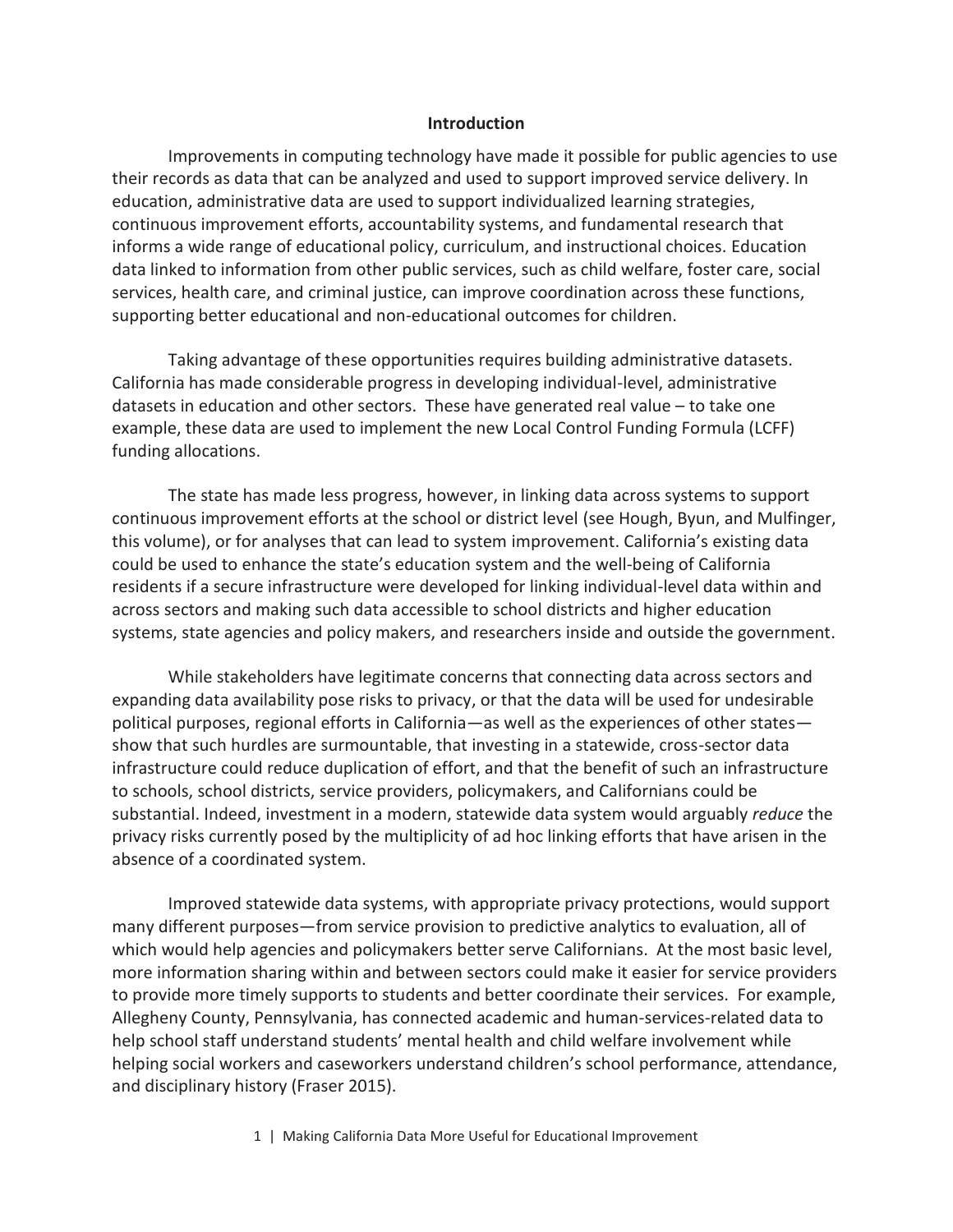Linked individual-level data would also make it possible to generate descriptive evidence that can support continuous improvement efforts (see Hough, Byun, and Mulfinger, this volume), such as targeting programs and interventions to the individuals who need them most. One of the best-known illustrations of the potential value of this type of use comes from Chicago. Beginning in the 1990s, researchers at the University of Chicago Consortium on Schools Research used individual-level, longitudinal data from the Chicago Public Schools to develop a 9<sup>th</sup> grade measure of course completion and course failure that was a strong predictor of whether students would fail to graduate from high school (Allensworth and Easton 2005). The school district incorporated this "on-track" for high school graduation indicator into its data systems and promoted initiatives that helped schools monitor students' drop out risk and reduce students' course failures (Pitcher, Duncan, Nagaoka, Moeller, Dikerson, and Beechum 2016). Chicago students'  $9<sup>th</sup>$  grade "on track" and high school graduation rates improved as schools used the new indicator to identify students in need of extra support and developed ways to help students improve their grades (Allensworth 2013; Roderick, Kelly-Kemple, Johnson, and Beechum 2014).

A third potential use of improved data systems is to identify organizations that stand out as particularly effective. Agency staff or researchers can then investigate those organizations' practices and share what they learn more broadly. In Tennessee, the National Center on Scaling Up Effective Schools at Vanderbilt University has been working with two urban school districts to use longitudinal data on high school students to identify more and less effective high schools and learn about the practices in those high schools that may be contributing to their effectiveness (see, e.g., Cannata, Smith, and Haynes 2017). In North Carolina, researchers used linked longitudinal data from the K-12 system and the community college system to examine whether otherwise similar students were more likely to earn a degree or complete the required transfer coursework if they attended particular community colleges (Clotfelter, Ladd, Muschkin, and Vigdor 2013).

Finally, linked data are useful for evaluating the effectiveness of policies and programs. Researchers have used linked birth records and public school records in North Carolina to measure the impact of statewide early childhood policy initiatives, including funding to improve child care quality and expand preschool slots, on children's math and reading achievement by the end of elementary school (Dodge, Bai, Ladd, and Muschkin 2017). In Michigan, researchers have used statewide longitudinal data to evaluate whether a change in the state high school curriculum improved academic achievement (Jacob, Dynarski, Frank, and Schneider 2017). In Florida, researchers have used statewide longitudinal data on teachers and their students to evaluate the effectiveness of state policies designed to reduce teacher shortages in math, science, and special education (Feng and Sass 2015). Also in Florida, researchers used longitudinal data from a large urban district to show that a universal screening program for identifying gifted students increased the representation of low income and minority students in that district's gifted programs (Card and Giuliano 2016).

Although California has not been at the forefront in developing its statewide data systems, the state offers many examples of effective data use. The California Longitudinal Pupil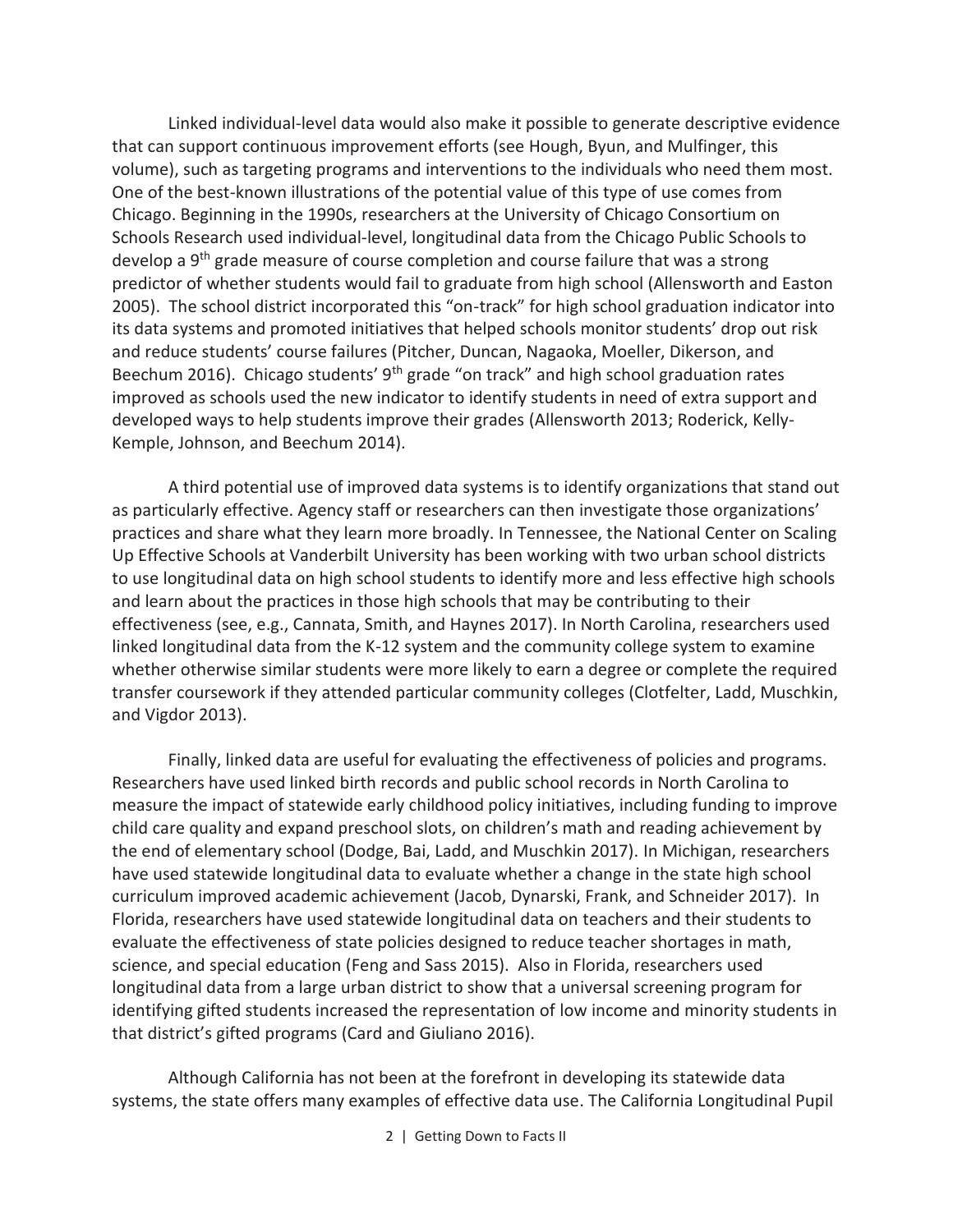Achievement Data System (CALPADS) matches individual students throughout California with information about those same students from the California Department of Social Services. This allows the California Department of Education (CDE) to provide information to each school district about which of their students are foster youth and/or are categorically eligible for free meals under the National School Lunch program. Another example comes from higher education: The California Community College system now routinely merges the records of former students with wage records from the Employment Development Department (EDD) to provide publicly available estimates of earnings by discipline and college. These data have been used by researchers to examine the returns to career-technical certificates and degrees (see, e.g., Stevens, Kurlaender, and Grosz 2015).

These and similar efforts have generated real value. But they have been costly in time, effort, and expense to set up, because California's data systems are not designed to support them. Data systems are typically isolated, not linked to each other, and mutually inaccessible. Thus, while the community college system's agreement with EDD allows it to merge to earnings and employment data, enabling measurement of students' labor market outcomes, it cannot routinely measure relevant outcomes for students who transfer to California State University or University of California (UC) campuses to complete four-year degrees, because there is no standing link between community college, CSU, and UC data. For the same reason, elementary and secondary education districts typically cannot follow their students into college or the labor market, so are unable to use information on students' college or employment outcomes to guide K-12 improvement efforts (Moore, Grubb, and Esch 2016). Many other states have developed systems to support this kind of use, but California has not. The state's lack of a linked longitudinal data system inhibits its ability to design and run the world-class education system that its people need.

Fortunately, California could draw on the experiences of both other states and existing efforts in the state to develop more useful data systems. This paper makes the case for the value of a more comprehensive educational data system and provides guidance about how California might proceed to develop such a system for the benefit of educators, policymakers, and, most important, California's next generation.

#### **What Could We Do with Better Data Systems and What Do We Need?**

#### **Potential Uses and Users**

California's education system involves many different actors who use—or could use data to help them achieve their goals. A comprehensive data system could support a range of educators, administrators, researchers, and policymakers in different ways. Some of the potential users and uses – including some that are already being pursued and others that are impossible given the current fragmented data infrastructure – include: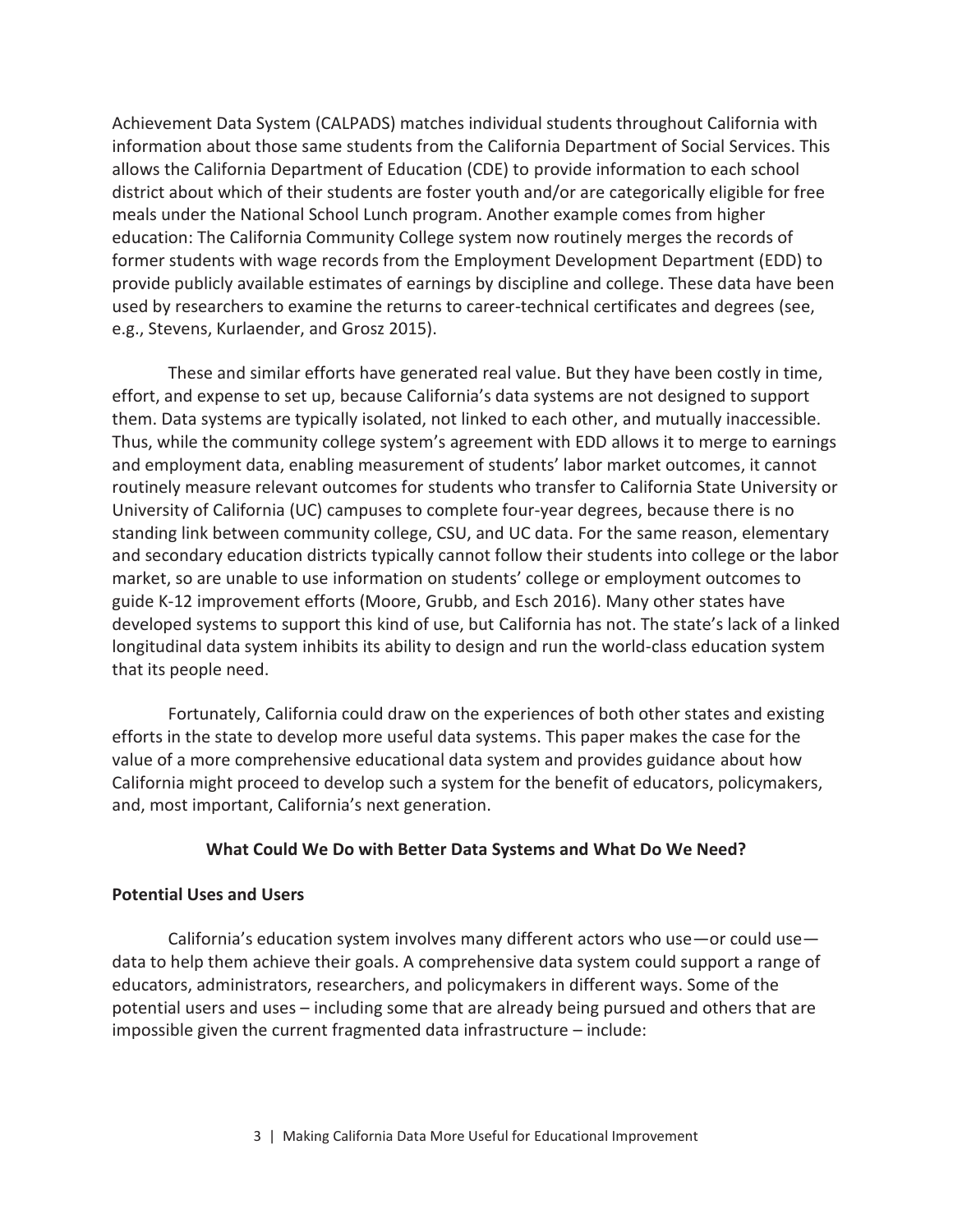- · Teachers and other school instructional and support staff could use data on individual students' past performance to customize instruction and interventions such as English language instruction or reading assistance.
- · School leaders could use similar data to inform classroom groupings or staffing decisions. They could also use data on students' subsequent performance – for example, college going, college completion, and career success rates for a high schools' past students – to help them understand whether their students are graduating wellprepared for the next stages of their lives.
- · Districts could use similar data to inform staffing, curricular, and resource-allocation decisions.
- · Districts could also use data on social service program participation to coordinate efforts with local social service agencies, to ensure, for example, that youth in foster care receive appropriate educational and non-educational services.
- The California Department of Education could use college and career success measures, along with student achievement scores, to understand how students progress through the state's education system and which programs are more and less effective at preparing students for later success.
- CDE could use  $-$  and indeed, under the Local Control Funding Formula, does use  $$ demographic and other student characteristics as an input into funding formulae. CDE could also use similar data, combined with finance, staffing, or other resource allocation data, to understand how state funds are allocated to and used by schools.
- · Higher education institutions could use data collected from students' high school transcripts to streamline admissions procedures, course placements, advising, and even financial aid awards.
- · California's colleges could also use this information to inform outreach campaigns aimed at identifying high-performing students who might not be contemplating college. Institutions that accept transfer students might use the information in community college records for similar purposes.
- · Providers of non-educational public services, such as welfare and nutrition programs, criminal justice authorities, and health providers, could use data on children's educational enrollment and outcomes to coordinate service delivery and to measure outcomes for service recipients. For example, a juvenile justice diversion program might monitor the progress of the young people it serves by measuring their attendance and progress in school.
- · Research units within districts, the CDE, and other government agencies could use outcome measures derived from education records to evaluate programs or interventions. For example, a district might assess the impact of a new curriculum, or a juvenile justice agency might compare the effectiveness of alternative diversion programs.
- · Academic and non-academic researchers might use education data for basic research aimed at uncovering structural patterns in the education system or the economy. For example, researchers might examine the impact of family economic circumstances on student success in school, or they might develop "early warning indicators" of juvenile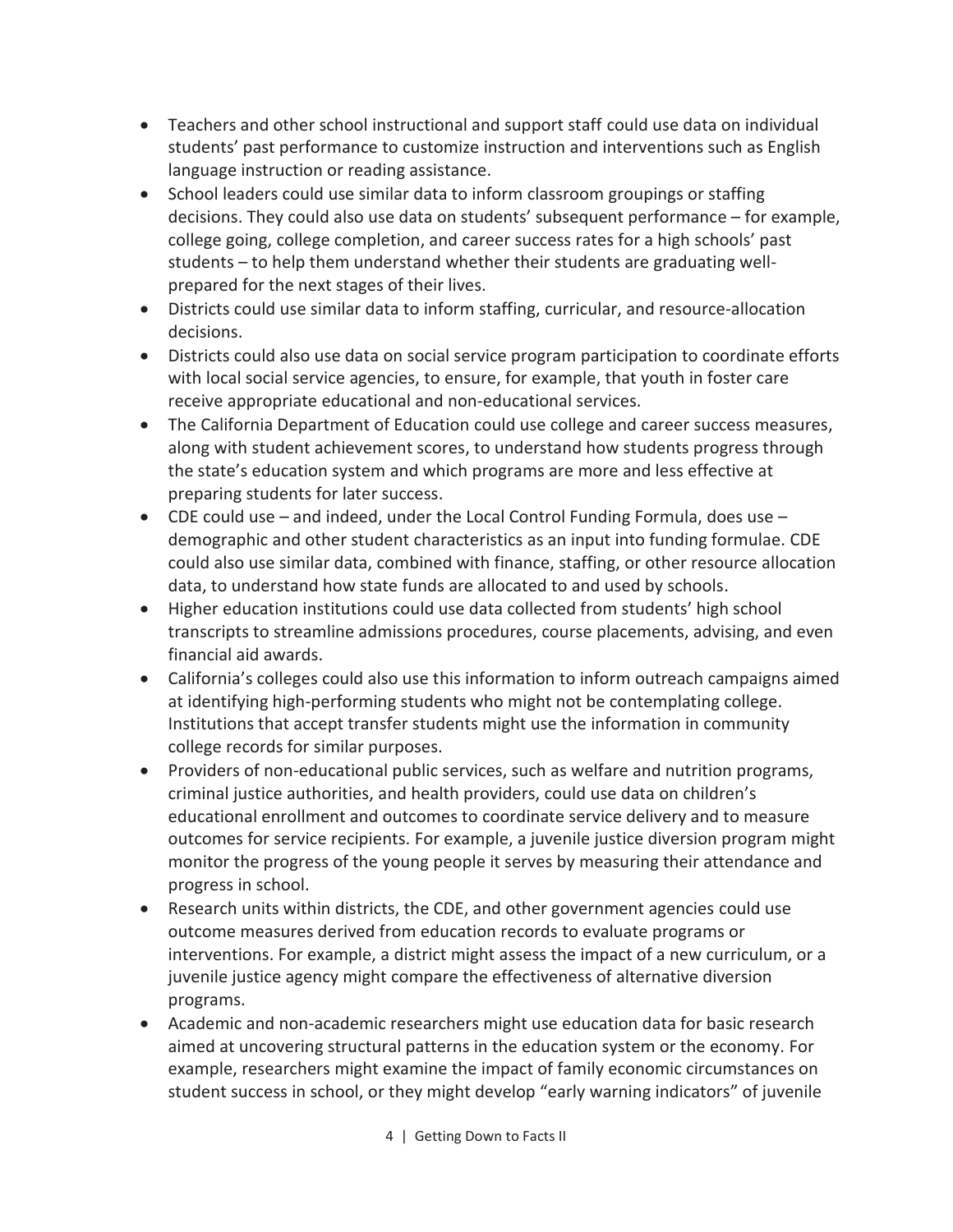delinquency. Such studies enhance our understanding of educational processes generally and inform the development of the next generation of interventions.

California's current data systems provide limited support for these potential users and uses. This leads to duplication in data collection, as agencies collect data elements for themselves because they do not have access to the data system in which the information already exists. It also leads to ineffective service delivery and holes in the web of education services that the state provides. A more integrated California education data system would facilitate all of the above potential uses, in some cases making things possible that are simply not possible today and in other cases substantially reducing costs, increasing efficiency, and allowing students to be better served.

Moreover, California policymakers are often forced to rely on evidence from elsewhere, often in settings with limited resemblance to California, simply because California's data systems make it difficult to assemble evidence here. For example, the chapter in this volume on teaching English Learners in California relies on evidence from studies conducted in Texas, Florida, and North Carolina (Santibañez, this volume). Similarly, we understand much less about educator mobility—about how teachers' and principals' careers unfold—in California than in other states where data systems better facilitate research on this important topic.

#### **Types of Uses and System Requirements**

Different users and uses of education data systems require different data. Unlocking the value of each potential use thus requires different characteristics of the data system, with different operational and technical requirements and different security risks.

One useful distinction concerns the "freshness" of the data. For some uses, it is sufficient for the data user to have access only to "frozen" data, perhaps several months old at the time of use. For example, in an evaluation of a pilot juvenile justice program, the evaluator might need access to attendance and completion records of students who participated in the program last year but these records do not need to be up-to-the-minute. This study could proceed based on periodic extracts from attendance and graduation records. Other uses, however, require real-time access to the district's IT system – for example, a probation officer who needs to check a student's attendance this week, not several months in the past. This user would get no value from access to frozen records that are months out of date.

A related distinction is between uses requiring access to the individual records of identifiable students and those that can use aggregated or de-identified data. A juvenile probation officer knows the name of the student with whom he or she is working, and needs that student's attendance records, not those of some other student; the same goes for the college placing students into courses based on their high school records. This kind of sharing involves personal information that is rightly considered private. Currently, this type of sharing happens in ad hoc ways—for example, students may be asked to obtain their own school records and turn them over to their probation officer or their college placement office. Such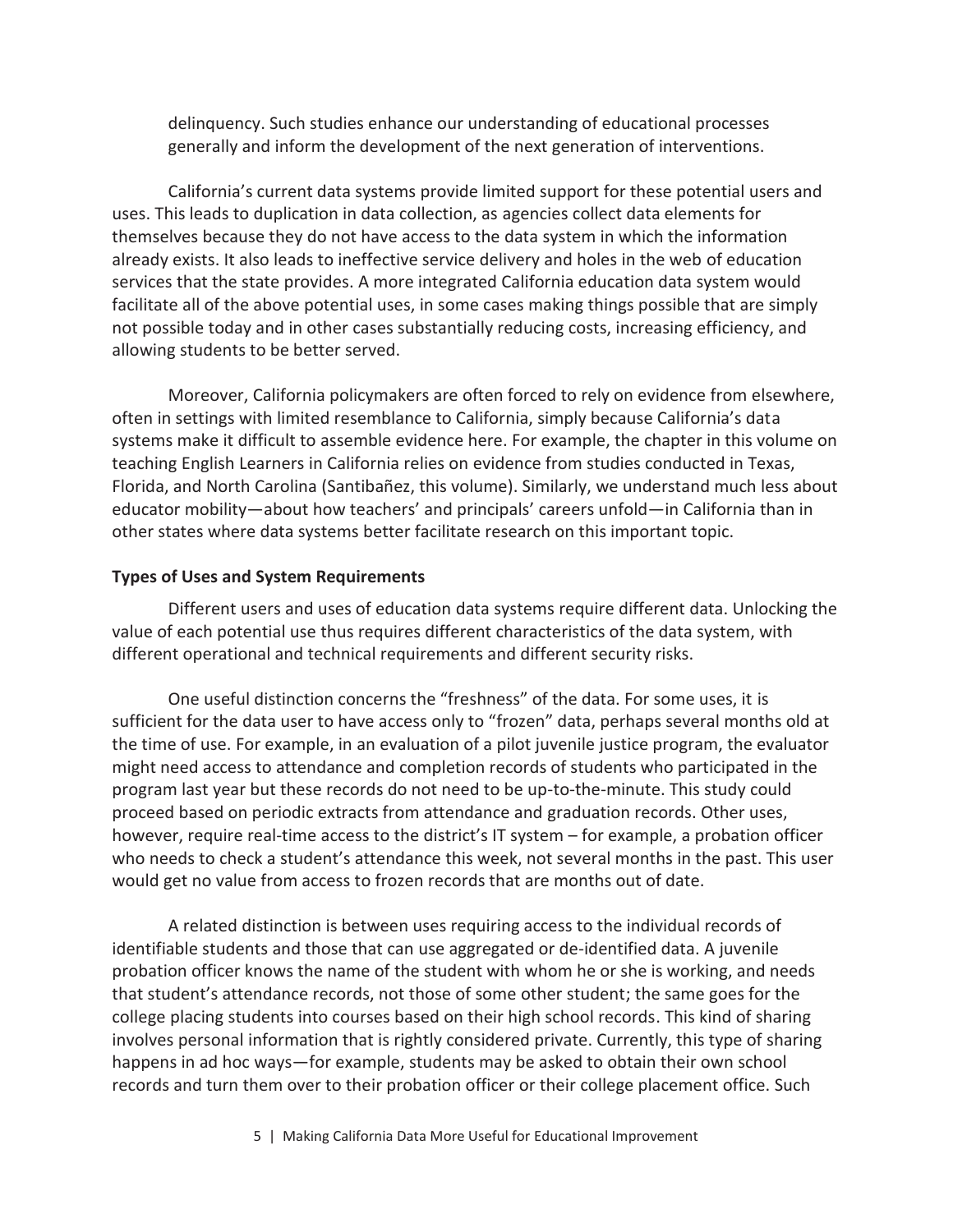arrangements create disclosure risks; carefully designed automated systems could facilitate necessary sharing while offering stronger privacy protections.

Most uses of administrative data do not require access to personal information, however. Many uses require only data that are aggregated to a level higher than the student – for example, school averages are often sufficient to support district funding and staffing decisions. Other uses require access to individual students' records but do not require access to personal information. For example, evaluators of a particular program may need individuallevel records about students who participated in the program, but they can typically work with "de-identified" data, from which personal identifiers such as names, birthdates, addresses, and student ID numbers have been removed, to reduce risk of accidental release of personal information.

It is possible to design data systems to serve each of these potential use cases, while preserving student privacy and information security. But these different uses call for different designs. Rather than trying to build a single, fully integrated, PK-20 data system that serves all potential uses, it seems to us more feasible for California to proceed incrementally, steadily improving statewide data systems and working gradually toward a more comprehensive system – or set of systems – that would meet many of the state's needs. In this paper, we emphasize data systems that can provide "frozen" data from the recent past, either de-identified or with individual identifiers, for use in continuous improvement, analysis, evaluation, and research. In contrast to "live" data systems that maintain continuous connections to each of the constituent databases, "frozen" data systems do not require enormous IT projects or extensive redesign of the existing databases used by districts and other agencies in the state, so can be implemented relatively quickly and at lower cost.

#### **Current State of Data Availability and Access in California**

California's education system is famously uncoordinated, with a frequently shifting division of responsibility and authority among the state, the counties, and the school districts. This arrangement has been described as "a remarkably crazy quilt of interacting authorities that are not aligned" (as quoted in Brewer and Smith 2007, p. xv). Although Brewer and Smith (2007) noted a substantial shift of authority to the state level from 1964 onward, more recently the Local Control Funding Formula has reversed this trend to some extent. At the postsecondary level, the three distinct systems of public higher education have struggled throughout their history to coordinate effectively with each other or with the elementary and secondary education system. Since the 2011 closure of the California Postsecondary Education Commission, there is no formal structure within which such coordination can take place, and the systems have operated largely independently (Moore, Gruub, and Esch, 2016).

#### **Existing State Education Data Systems**

Without a central authority to facilitate joint work and support collaboration, each agency has developed its own data systems, largely independently. As a result, unlike other states that have databases that can be described as a single statewide education data system,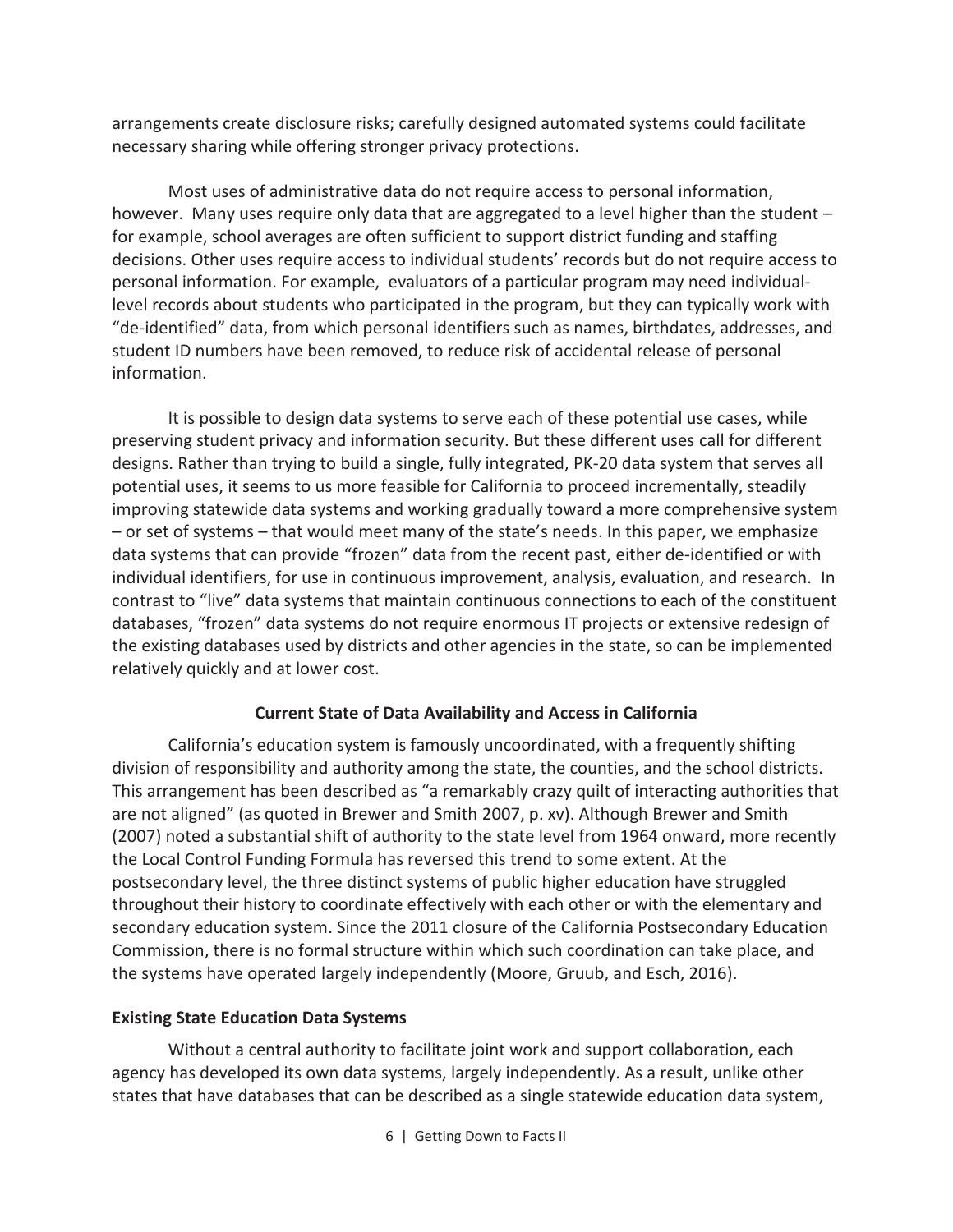California has dozens or hundreds of separate systems that are, at best, loosely connected (Moore et al. 2017). Limiting our attention only to data on individual students, the state education data systems include:

- · Data on elementary and secondary students and staff, generated by individual school districts and maintained in the districts' own data systems.
- The CALPADS system maintained by CDE, which rolls up some (but not all) of the student- and staff-level information in the individual district data systems.
- · The three higher education systems (the community colleges, the California State University, and the University of California) each have registration, transcript and financial aid data on their own students, as well as admissions data for the selective campuses. Each campus has its own data system, but each of the three sectors also maintains its own centralized data system that, like CALPADS, contains a subset of data elements for students from all the campuses in that sector. No data system combines data across the three sectors in a systematic way.
- The California Student Aid Commission (CSAC) maintains data on financial aid eligibility and receipt for students who applied for financial aid.
- · The National Student Clearinghouse (NSC) is a non-governmental organization that collects information on enrollment and graduation from institutions of higher education in California and nationally. The data can be purchased by districts, states, colleges, and researchers.

Beyond these, publicly provided programs, outside of the K-12 and higher education systems, obtain relevant information that is not routinely collected in standardized databases. For example, the state funds or subsidizes a range of programs in the early education sector, but does not maintain individual-level data on participation that would be useful for measuring students' success as they progress to elementary school. Finally, several databases not at the student level are useful for understanding individual students' educational experiences – for example, the publicly searchable information on teaching credentials and certificates maintained by the Commission on Teacher Credentialing.

This fragmented structure represents a substantial *improvement* from the situation a decade ago. In 2008, Loeb, Beteille, and Perez enumerated over a dozen K-12 datasets maintained by CDE, but not linked at the student level. The integration of many of these datasets into CALPADS is a big step forward.

CALPADS is underutilized, however. The CDE has developed relatively standardized procedures by which agencies and researchers can gain access to CALPADS data for specified research projects. Despite this, a shortage of resources at CDE and a lack of clarity among potential users about permissible uses have prevented the data from being used to nearly the extent that similar data systems in other states are used by agency staff and others to understand and improve educational practices in those states. Moreover, the CALPADS access procedures are the exception, not the rule: Most other California data systems have no regular processes or procedures by which analysts from other agencies, policymakers, or researchers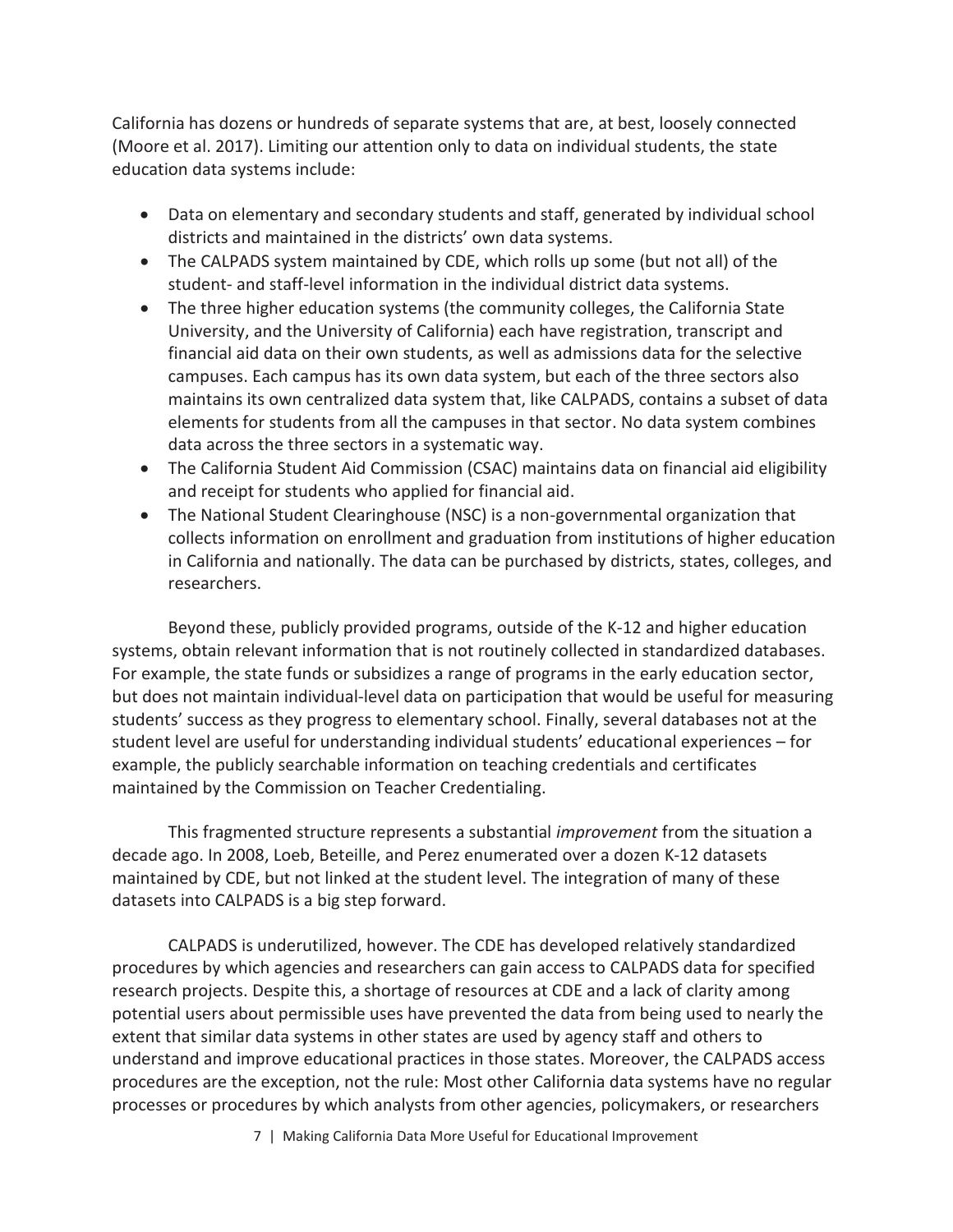can obtain access. While there have been efforts to develop linkages among them (discussed below), these can take years of effort to establish, and often produce one-off linkages that can be used only for a single, specific purpose but not for others.

#### **Other State Data Systems**

Beyond the education data systems listed above, other important student-level data that reside elsewhere in state and county government would be useful for the effective operation of the education system:

- · The Employment Development Department (EDD) and Franchise Tax Board (FTB) maintain data on the employment and earnings of California workers that could be used to measure economic outcomes of the education system. These data might be used, for example, to measure career readiness of high school graduates participating in Career Technical Education (CTE) programs.
- · A range of state agencies, including the EDD and the Department of Social Services, administer programs that provide job training, apprenticeships, and other skill-building interventions to adults. Data on participation in these programs would be useful for assessing the effectiveness of the education system at preparing students for careers and for identifying new programmatic needs.
- · The state's various social service systems, themselves fragmented across multiple statelevel departments and between the state and its counties, contain information on current and former students' involvement with cash and non-cash welfare programs (such as CalWorks and CalFresh) and interactions with the child welfare and foster care systems. These data would be useful for service coordination – it would be helpful, for example, for school social workers to know whether a student's family has interacted with the child welfare system.
- · Many students receive state-funded or subsidized health insurance through MediCal or Covered California (the state's health insurance exchange), and receive health care through public health providers in the state. Data linkages with these systems could make it possible for schools that operate health clinics to provide appropriate basic health services to their students and could facilitate the coordination of health care and special education services.
- · Many students and their parents have interactions with the criminal justice system, itself fragmented with several distinct data systems at the state and county level. Coordination across systems would be useful for targeting interventions at students at risk of dropout, abuse, criminal justice involvement, or other adverse outcomes. Links to criminal justice data could also be used for evaluating programs that may impact criminal justice involvement.

The state of California or its agents already own each of the above data systems, and each already contains a great deal of information, in a readily usable form, that could usefully support improved administration of the education system, if only it were available to those who could benefit from it. But data access is limited and unsystematic.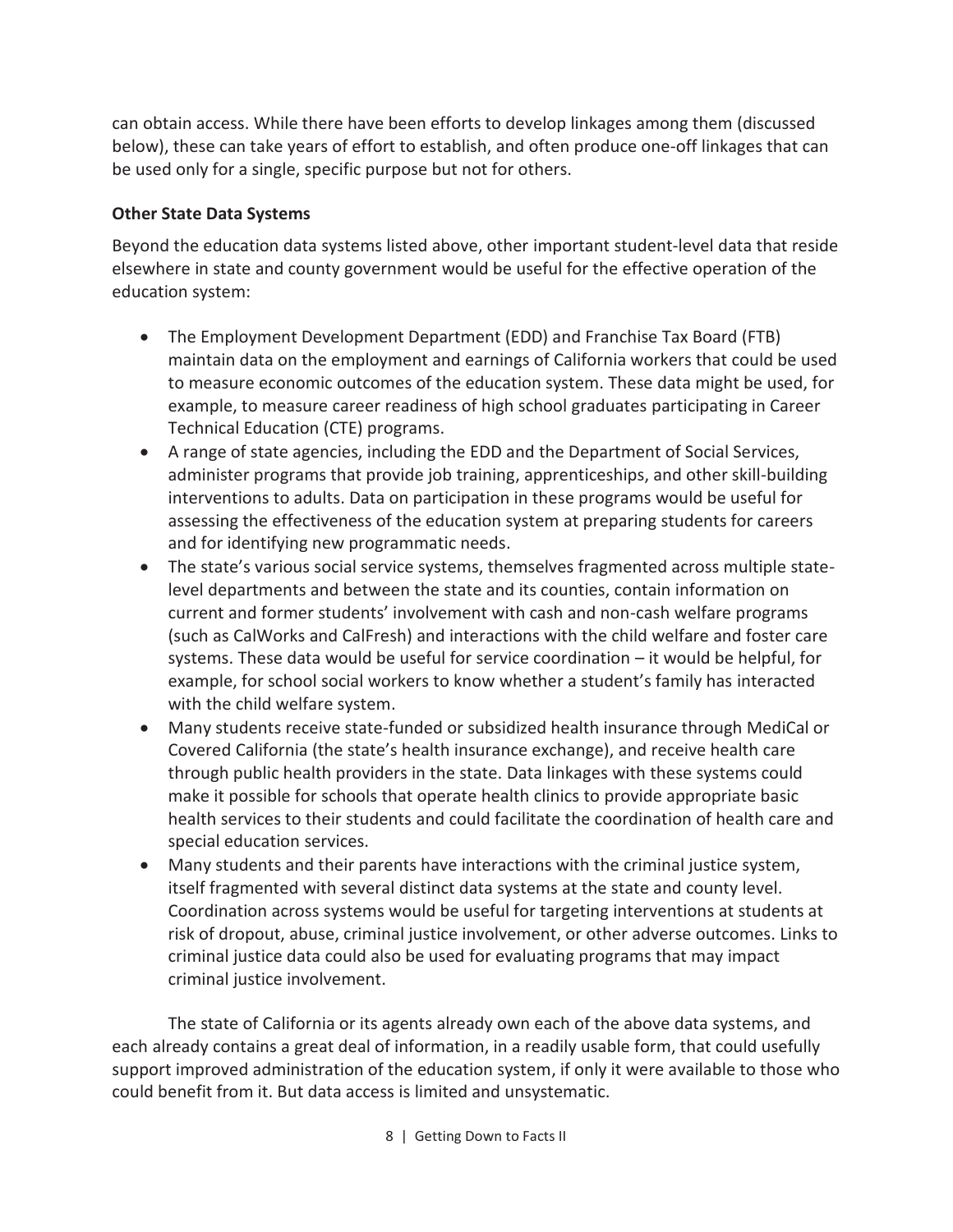#### **Data Integration Efforts**

In recent years, there have been a number of efforts to integrate data across the various systems (Moore and Bracco 2018). These have largely come from the bottom up, starting with individual districts or other education providers who saw the value that better data could add to their ability to provide needed services. They have also mostly been localized, limited to a single pair of data systems (e.g., a single district's records merged to the local community college district) or to a particular geographic area. This limits the opportunity to use these efforts to improve systems statewide. Nevertheless, these efforts have demonstrated the value that could be generated through more intentional, comprehensive efforts to integrate data across the state.

Several efforts focus on linkages between K-12 and higher education data:

- · Cal-PASS Plus contains linked, longitudinal education data provided by California school districts, community colleges, and universities. Funded by the Community College Chancellor's office, and managed by the Educational Results Partnership and San Joaquin Delta College, Cal-PASS Plus makes it possible for participating agencies, and collaborating researchers, to match students from K-12 education to community college (and some four-year college) records (Cal-PASS Plus, no date). The initiative's flagship study examines the use of multiple measures – not just a single placement exam – to inform course placement for new community college students (Bahr et al. 2017). Other projects include creating dashboards to measure the effectiveness of Career Technical Education (CTE) programs or educational outcomes for foster youth.
- The CORE Districts, a consortium of eight large, primarily urban school districts, have developed a data collaborative that combines student-level data from these participating districts and others. The CORE districts use these data to generate districtdesigned school accountability measures and to conduct research in partnership with Policy Analysis for California Education (PACE). Data elements include a number of locally-generated measures not available through the CDE's CALPADS system, including measures of socio-emotional skills and high school readiness. The CORE data system has also recently added measures of college enrollment and completion from the National Student Clearinghouse (NSC). See Hough, Byun, and Mulfinger (this volume) for more information about CORE and the use of data for continuous improvement.
- · Several individual districts have developed their own bilateral partnerships with university-based researchers or small research centers. These include the Los Angeles Education Research Institute (LAERI) in Los Angeles, San Diego Education Research Alliance (SanDERA) in San Diego, and the Stanford/San Francisco Unified School District Partnership in San Francisco. In some cases, the districts have also purchased college enrollment and completion data from the NSC to support this research (see, e.g., Phillips, Yamashiro, and Jacobson, 2017).
- · The California Ed Lab at UC Davis (led by Michal Kurlaender), in conjunction with PACE, has been engaged in a broad research effort to investigate alignment and transitions between K-12 and higher education systems in the state, including college and career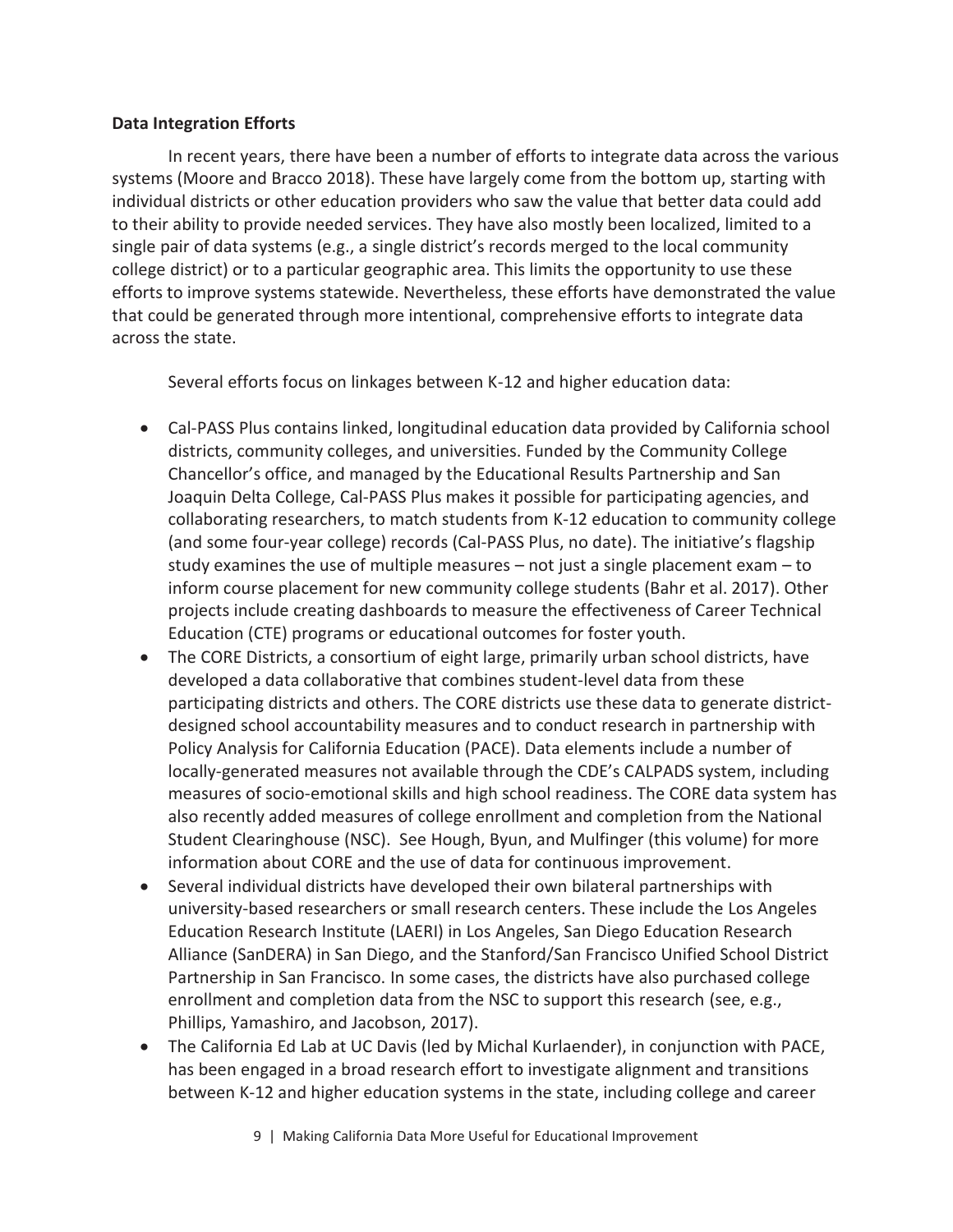readiness, collegiate remediation, college persistence and degree completion, and college quality. This work, largely funded by grants from the Institute of Education Sciences in the U.S. Department of Education, links K-12 data provided by the CDE to California State University and Community College system-wide data.

Other initiatives link education data and data from other state or local programs:

- · Federal regulations holding institutions of higher education accountable for the "gainful employment" of their students require colleges to measure the eventual employment and earnings of their students. As part of the implementation of these regulations, the higher education institutions obtain earnings records for their former students from EDD. However, because each system may only obtain data for its own students, the systems are unable to construct the control groups needed to measure the impacts of programs of study relative to the available alternatives.
- · The Education Equals Partnership, an effort to improve educational outcomes for students from foster care, has worked with four California counties to link individuallevel child welfare and education data and make these data available in real time to support youth. This effort builds on prior work by the California Child Welfare Indicators Project and the Center for the Future of Teaching and Learning at WestEd that linked statewide child welfare and education data to describe foster care students' educational experiences and outcomes (Wiegmann et al. 2014).
- · The Silicon Valley Regional Data Trust (SVRDT) is working with three counties in Silicon Valley to build data systems that integrate data from the 27 local school districts with data from child and family services, juvenile justice, mental health, and other social service programs run by the counties. The goal is to permit the development of personalized learning strategies for students that take into account the importance of non-school influences in students' lives.
- · The California Policy Lab (CPL), of which the three present authors are part, is a joint initiative of the Berkeley and Los Angeles campuses of the University of California that aims to support better use of the state's administrative data for research that informs program and policy improvement. CPL fosters partnerships between university researchers and state and local agencies, in education and beyond, focused on problems that the agencies identify as essential to their effective operations. CPL has active projects underway with a number of education agencies, including LAUSD, CSAC, and the Community College Chancellor's Office, as well as with a range of non-education agencies.

Many of these efforts have yielded important policy improvements. One notable "win" relates to course placement of new community college students. Cal-PASS Plus's flagship project, the Multiple Measures Assessment Project (MMAP), is a study of the relationship between success in entry-level college courses and various predictors that might be used for placement decisions. These decisions have historically been made based on standardized placement tests administered by the community colleges. But evidence indicated that these placement tests were not as informative as other information, such as high school GPA and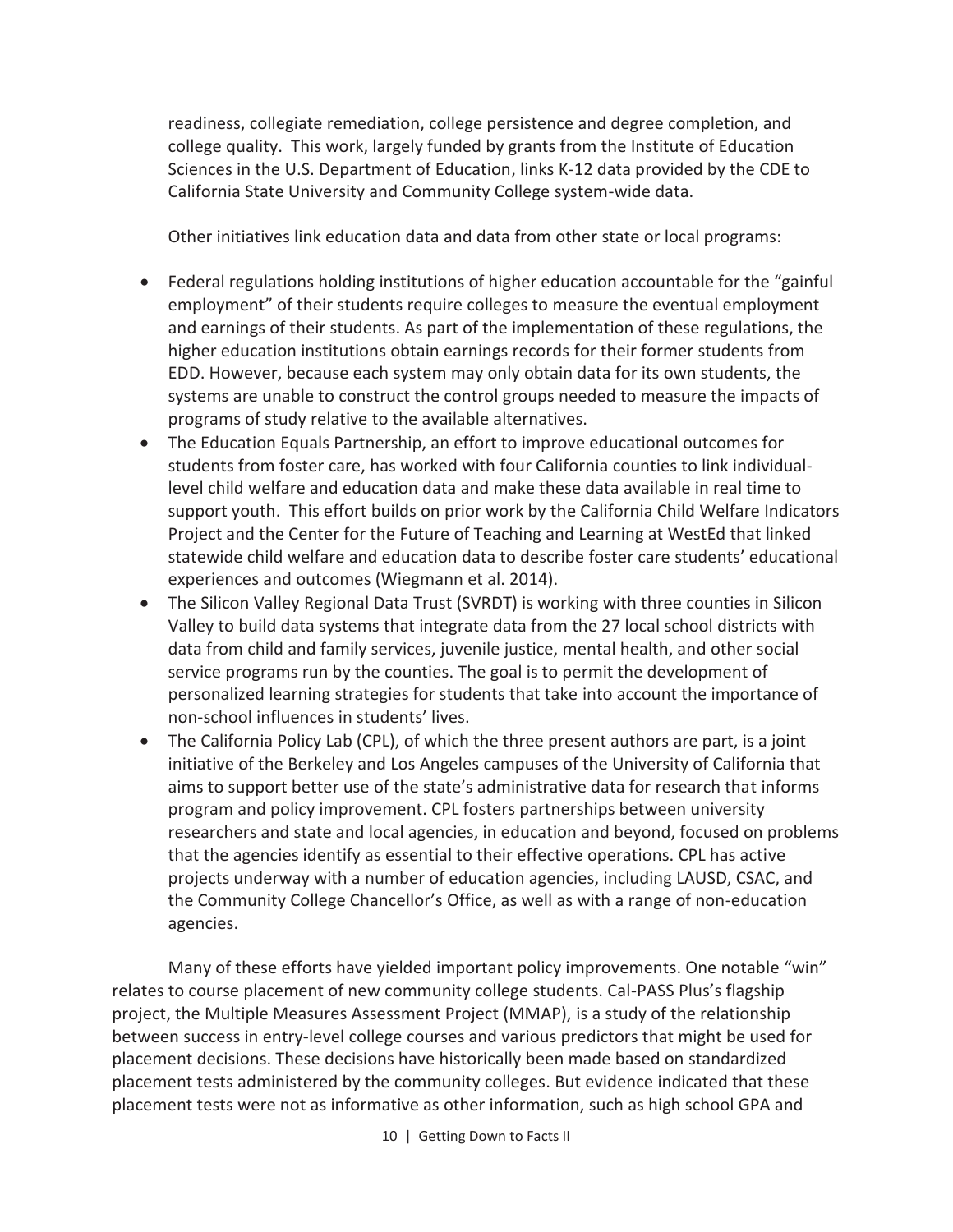course grades, which were already available in high school districts' data systems (Bahr 2016; Scott-Clayton et al. 2014). Several community colleges, as well as the CSU system, have moved to "multiple measures" placement systems, which has increased the share of students placed initially into college-level courses rather than remedial courses, while maintaining or increasing course passage rates (Bahr et al. 2017). Because initial placement into remedial courses is a strong predictor of eventual dropout without a degree, this simple change promises to meaningfully expand the number of students successfully completing college, while if anything reducing public costs. MMAP relied on a dataset, built specifically for that project, which linked high school transcripts, test scores, and community college data.

#### **The Promise of a Statewide Comprehensive Data System**

These efforts illustrate the value of linked data for informing education policy and practice. But they also have limitations. Most important, each of these efforts involved large investments of time and resources, typically over several years. In some cases, the result of these investments is a one-off data system that is useful for the purpose for which it was built but cannot – due to legal or technological limitations – be used for other purposes that arise later. New questions may require a separate effort to build a relevant data system, starting from square one.

A second important limitation is the spotty coverage of this patchwork of data-linking efforts. Many of these efforts required negotiating MOUs, one by one, with each participating district and postsecondary education provider. (A notable exception is the Community College Chancellor's Office, which created Cal-PASS Plus and provided systemwide data with a single MOU, though even Cal-PASS Plus relies on bilateral MOUs with individual school districts and four-year universities.) This means there are holes in the coverage – some districts or colleges participate while their neighbors do not, and the data from some districts and colleges are more up to date than the data from others. This limits the value of the data, because some students disappear from a longitudinal database simply because they move to a nonparticipating district or college, and it is difficult to know how the results would generalize to the state as a whole.

The incomplete coverage of the existing linked data systems also means that nonparticipating districts do not have access to the valuable information that is available to participants (Moore and Bracco 2018). Districts vary in their capacity to participate in these types of partnerships and it is not surprising that a system based on voluntary initiatives will tend to exclude smaller and rural districts. A more comprehensive, statewide data system would enable these districts to benefit from the same data access that larger, urban districts have.

Aside from equalizing access to data across different types of districts, a statewide data repository would have a number of additional advantages over the patchwork described above and elsewhere (e.g., Moore et al 2017). Most important, statewide data systems make it easier for agencies to serve mobile students, by making it possible for agencies to access relevant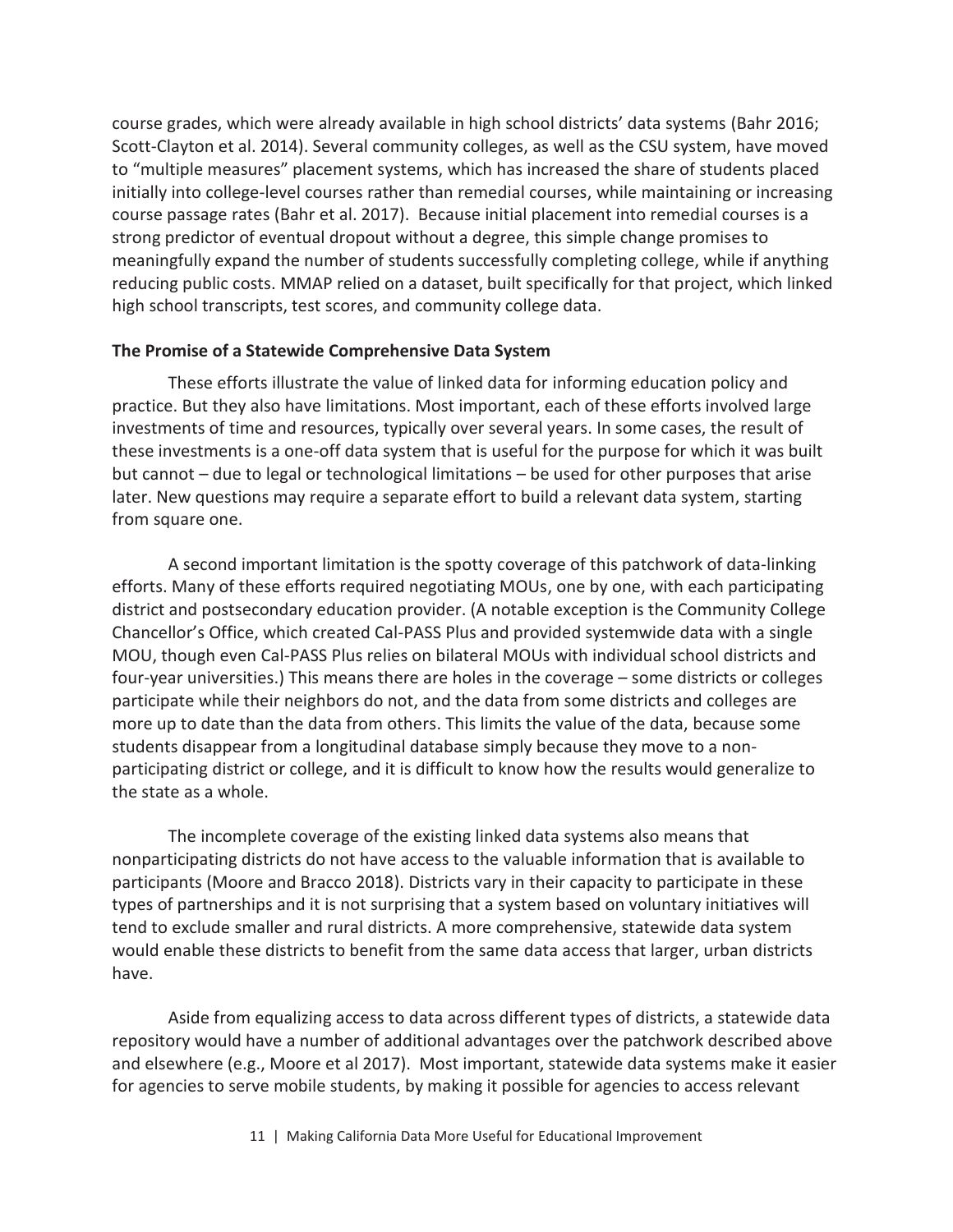educational, human services, and health data even when students move across district or county lines. Likewise, statewide data make it possible for K-12 districts to more accurately understand students' outcomes in higher education and the workforce even if their former students have moved to a different part of the state.

Statewide data systems also make it possible for districts and counties to compare their outcomes to other districts and counties that serve similar populations, to gain a better understanding of their relative strengths. This facilitates evaluations of local programs because more detailed data make it possible to identify a good comparison group for program evaluation purposes. Of course, having statewide data also makes it easier to evaluate the impact of state policies and to understand how that impact varies across localities.

There are also strong efficiency and equity arguments for a statewide data system. With statewide systems, agencies or regions can benefit from a centralized resource for linking data and developing protocols for sharing and displaying data, rather than re-creating those systems de novo in each locality. These benefits are likely to be especially important for smaller agencies and localities that typically have fewer resources for data management and analysis than their larger counterparts. And while local and regional partnerships are likely to still be important for ensuring that data and analyses remain relevant to local needs (London and Gurantz 2010), local agencies can augment the statewide linked data with their own local data, as desired.

#### **Models from Other States**

Many other states have created data systems linking K-12, higher education, and employment data. Some states have also connected data on human services, criminal justice, and/or health, creating integrated data repositories either at universities or within a state agency. The specific system designs vary -- some data systems are updated regularly enough for research and analysis while others have elements that are updated frequently enough to be used in real-time by service providers. These efforts provide useful examples for California to draw upon.

Washington State's linked longitudinal data system, the Education Research and Data Center (ERDC), was created by the Washington Legislature in 2007 and is housed in the Office of Financial Management. The ERDC includes linked data from the K-12, higher education, workforce, and criminal justice sectors. ERDC data have been used to answer a number of descriptive questions about how K-12 students fare in higher education and the labor market (see, e.g., Patterson and Weeks 2016) and how interaction with the criminal justice system, through juvenile courts or incarceration, is related to young adults' educational and employment outcomes (Hough 2016; McCurley, Kigerl, and Peterson 2017). These data are also being used to evaluate state programs, such as a college scholarship targeted to low-income middle school students and intended to encourage college attendance and make college affordable (Goldhaber, Long, Gratz, and Rooklyn 2017).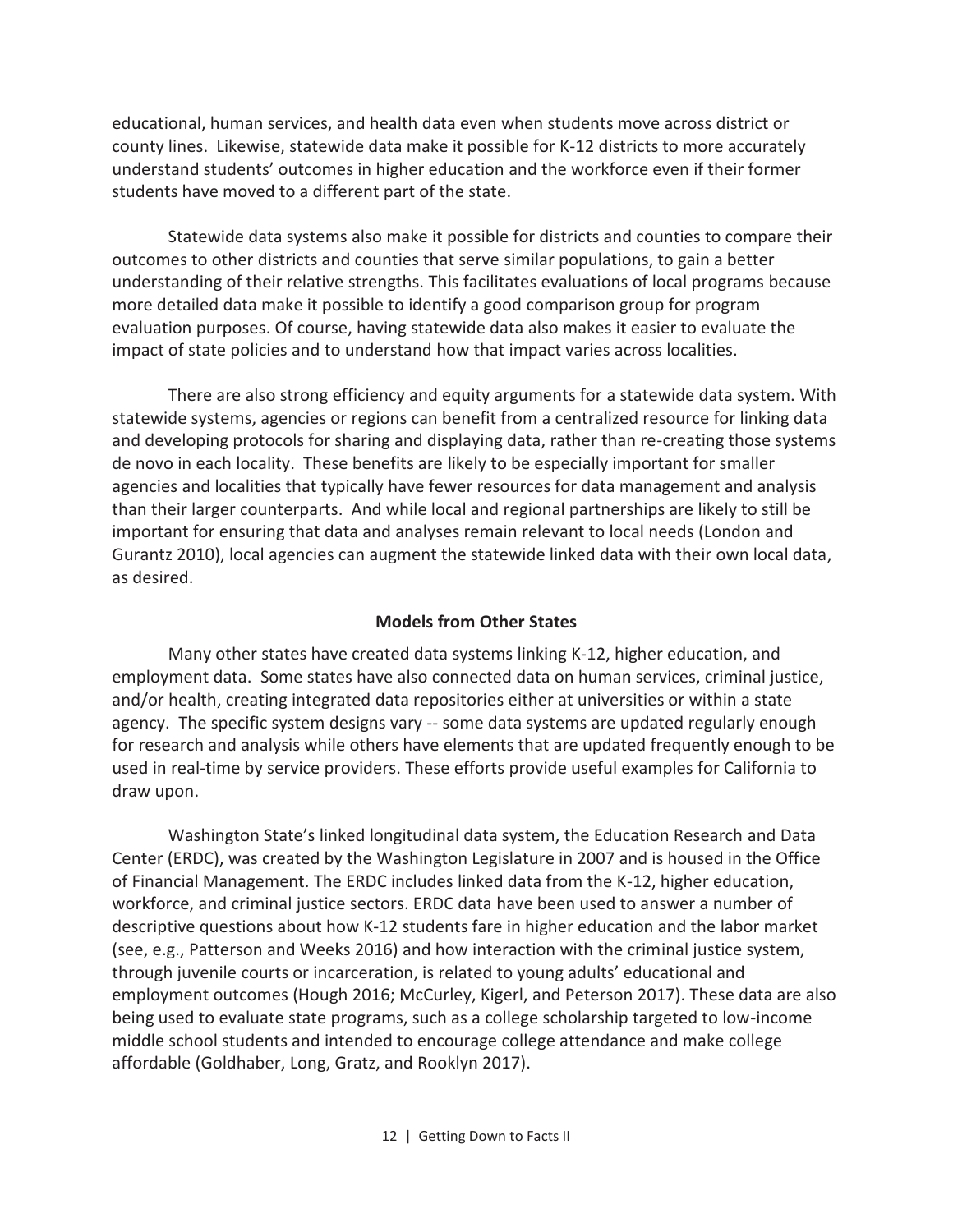Texas has also developed a linked longitudinal data system, the Texas Education Research Center (ERC), created by the Texas Legislature in 2006 to house K-12, teacher certification, higher education, and workforce data at two university research centers (UT Austin and UT Dallas). The ERC data have been used to study the relationship between students' math and science coursework in high school and students' completion of a STEM degree in college (Borman et al. 2017), the effects of community college tuition on students' college enrollment (Denning 2017), and the effects of attending Texas charter schools on college enrollment and earnings (Dobbie and Fryer 2016), among other topics. The linked ERC data can also be used by the sponsoring state agencies, which must review and approve every external request for access to the data.

An important part of the development of a state education data repository is the creation of governance rules that specify the conditions under which the data can be used. Typically, state agencies have preferential access, but systems also provide mechanisms for outside researchers to request access. The box below describes the governance processes and outside researcher data access rules in several states that have developed linked, longitudinal data systems, including Washington and Texas.

#### **Data Access and Governance in Selected States**

**Florida**: Florida's Education Data Warehouse (EDW) contains de-identified, individual-level longitudinal data from the K-12, postsecondary, and workforce systems. The Florida Department of Education has a research agenda that outlines priority research topics. When researchers submit proposals to use the data, the EDW seeks a program sponsor for the research and then forwards the proposal to a methodology committee for review. Researchers do not have access to all data elements and, to prevent confusion, are not allowed to calculate their own versions of measures already calculated by the department. Researchers must submit results to the department for review before dissemination. Florida also has an extensive PK-20 Education Information Portal that provides public access to aggregated data on education and employment.

**Kentucky**: The Kentucky Center for Education and Workforce Statistics (KCEWS) houses individual-level data from the preschool, K-12, postsecondary, and workforce systems. These data are de-identified and made available to state agency staff, approved researchers and, in aggregate form, to the public. Operational costs are offset by data access fees. Agencies contributing data have an opportunity to review research reports before dissemination.

**Maryland**: The Maryland Longitudinal Data System (MLDS) contains de-identified, individuallevel student and workforce data. A Governing Board, composed of K-12, postsecondary, and workforce agency heads, as well as additional members (including the chair) appointed by the Governor, guides the development of the research agenda. For in-depth research, the MLDS partners with faculty at the University of Maryland.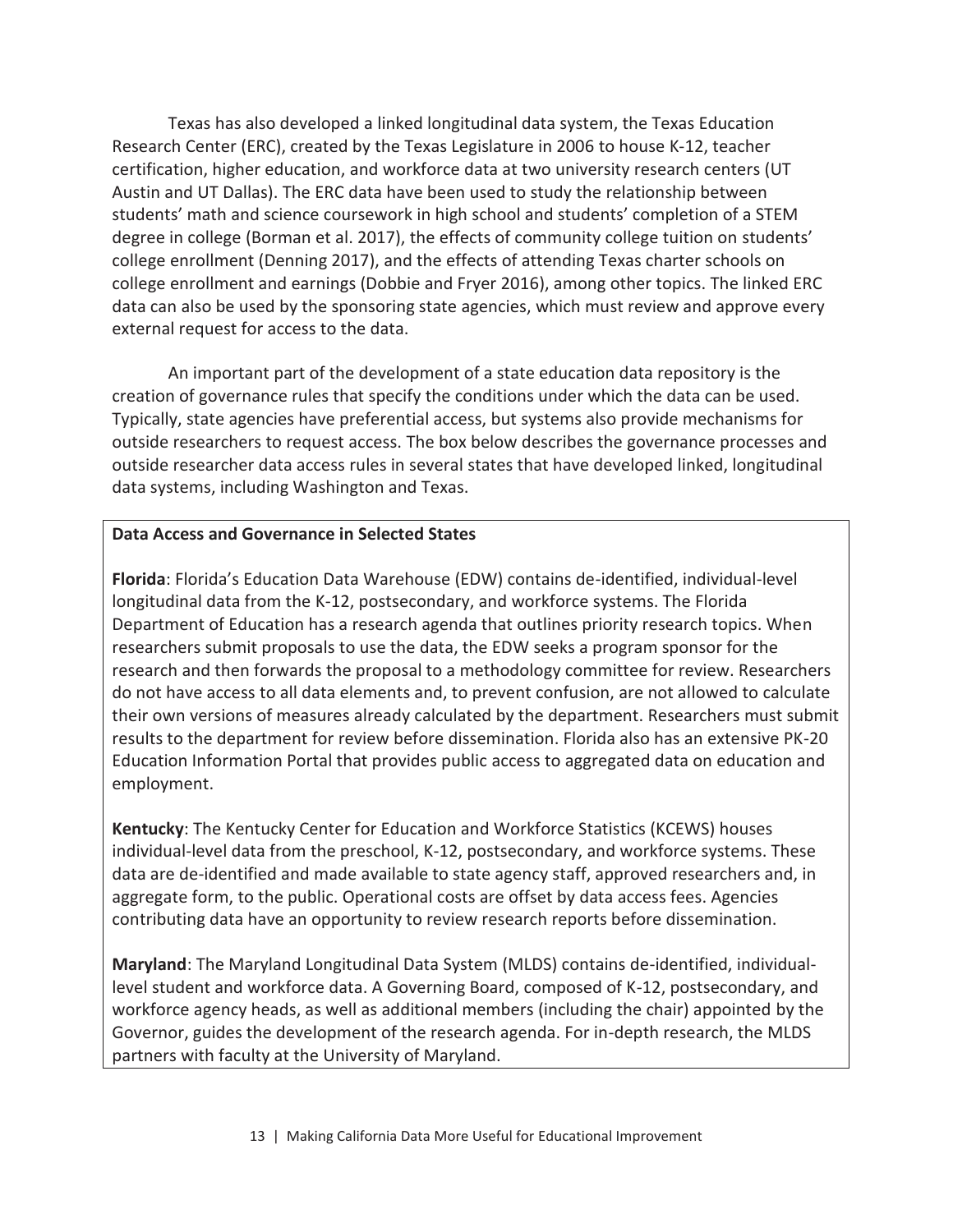**North Carolina**: Located at the Duke Center for Child and Family Policy, the North Carolina Education Research Data Center (NCERDC) stores and manages individual-level data on K-12 students and teachers. The NCERDC shares de-identified data with researchers who have received Institutional Review Board approval, have submitted approved Data Security plans, and have agreed to provide results to the North Carolina Department of Public Instruction prior to publication. The NCERDC charges a data access fee to non-students to cover administrative costs. North Carolina is also establishing a linked longitudinal data system (North Carolina SchoolWorks) that includes individual-level early learning, K-12, higher education, and workforce data and is governed by heads of the agencies contributing data to the system.

**Texas**: Located at UT Austin and UT Dallas, the Education Research Center (ERC), which holds linked, de-identified K-12, postsecondary, and workforce data, reviews proposals to ensure they are methodologically sound and have the potential to benefit education in the state and then forwards the proposals to the ERC Advisory board, consisting of representatives from the Texas Education Agency, the Texas Higher Education Coordinating Board, and the Texas Workforce Commission, for consideration. Operational costs of the ERC are offset by data access fees for accepted proposals. Authorized users access the data through secured Texas ERC computers on a private network, and results are reviewed for disclosure compliance before release. The ERC requires that researchers create a policy brief about the research for public dissemination.

**Washington**: Located in the state Office of Financial Management, the Education Research and Data Center (ERDC) has a Memorandum of Understanding with all the agencies that contribute data and has three committees that govern data use. The Research and Reporting Coordination committee is composed of ERDC staff, representatives of the organizations contributing data, and representatives of other stakeholder organizations. This committee recommends research priorities. The Data Stewards Committee includes ERDC researchers and staff who are familiar with the data contributed by their agencies. This committee maintains consistent data definitions and considers what new data should be collected. The Data Custodians Committee is composed of technical experts from the agencies contributing data and the ERDC. This committee coordinates data sharing and data protection and storage. The ERDC shares data with other state agencies and researchers through a process in which the ERDC and the agencies that contribute data to the ERDC provide feedback at both the proposal and reporting stages of the research.

#### **Barriers to Developing a Comprehensive Statewide Data System**

Developing data systems that will serve teachers, school leaders, policy-makers, and, ultimately, California's children will require the state to overcome a variety of technical and political barriers. That so many states have, in fact, developed effective data systems following a range of models suggests these barriers can be surmounted. We discuss technical barriers first, and argue that these are in fact not difficult to overcome. We then discuss the, often thornier, political barriers.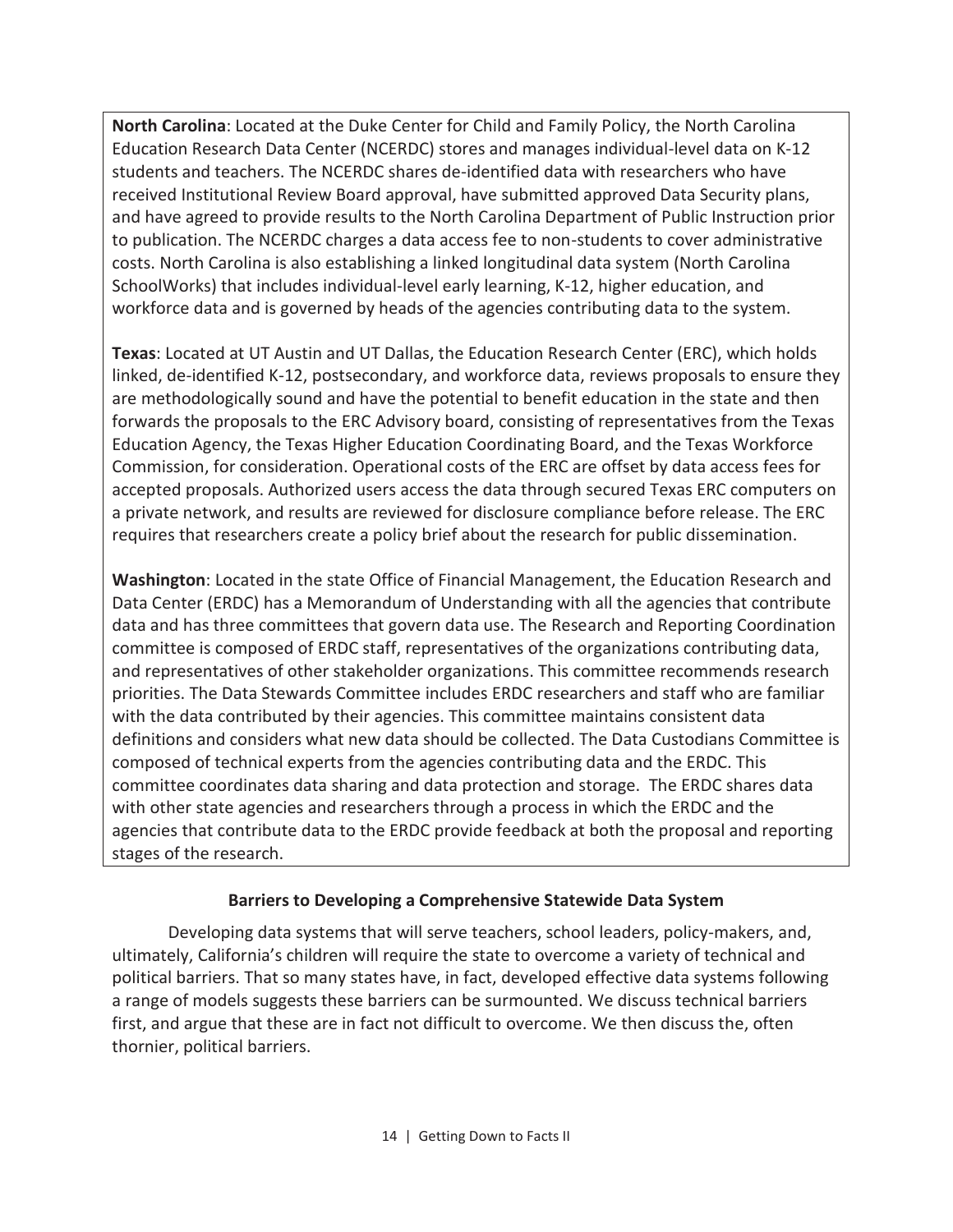#### **Technical Barriers**

 $\overline{a}$ 

An integrated data system requires obtaining data from many sources, linking them together, storing the linked data, ensuring data quality, sharing them with authorized users, and keeping data secure from those who should not have access. These steps have been accomplished in many other states, and the technical challenges are well understood. California could draw on the experience of other states, the guidance of organizations such as the Data Quality Campaign, and expertise residing in agencies, non-profit organizations, and universities to determine the best solution to these issues. In fact, in the K-12 domain, California has already overcome these technical challenges to develop CALPADS.

#### **Linking Data over Time and Across Agencies**

Linking data from different sources and time periods is central to creating an integrated education data system. California law established the CALPADS ID as the unique identifier for use in education data, and the state has successfully linked K-12 data in the CALPADS system.

CALPADS currently includes some data about teachers, and some districts have created and used student-teacher linked data. CDE planned, and the U.S. Department of Education agreed to fund, a statewide database covering teachers and other certified employees, the California Teacher Integrated Data Education System (CalTIDES). The proposed CalTIDES could have been used on its own to understand how teachers move through training and into the profession, or it could have been linked with student-level data in CALPADS. However, Governor Brown vetoed \$2.1 million the Legislature appropriated for CalTIDES in 2011, and the project has been tabled since then (EdSource 2016, Senate Bill 87 2011).

Linking K-12 education data to information from other agencies—such as higher education systems, social services agencies, health programs, and Employment Development Department (EDD) data on employment and wages—presents additional challenges since those agencies do not use the CALPADS ID.1 Without common, unique ID variables, data must be merged using so-called "fuzzy matches" that recognize the possibility of duplicates. For example, sometimes the only common elements between data sets are names and dates of birth. These do not uniquely identify individuals (though they may come close). Methods for conducting fuzzy matches and for recording potential mismatches are well established and used in a wide variety of settings. For example, the North Carolina Education Research Data Center (NCEDRC) has a core database of K-12 data, but the data have been matched to a wide range of data from other agencies, allowing the examination of critical questions for education.

Data linked using fuzzy matches are not appropriate for some uses. Depending on the quality of the original data and the number of data elements available, accuracy rates well above 90 percent are common. But this still leaves some students who will be mis-matched.

<sup>1</sup> Many of those agencies, including EDD, identify individuals by Social Security Number (SSN), but California law requires the use of the CALPADS ID in education agencies rather than SSN. The experience of other states shows that data can be reliably linked across sectors even without SSNs.

<sup>15 |</sup> Making California Data More Useful for Educational Improvement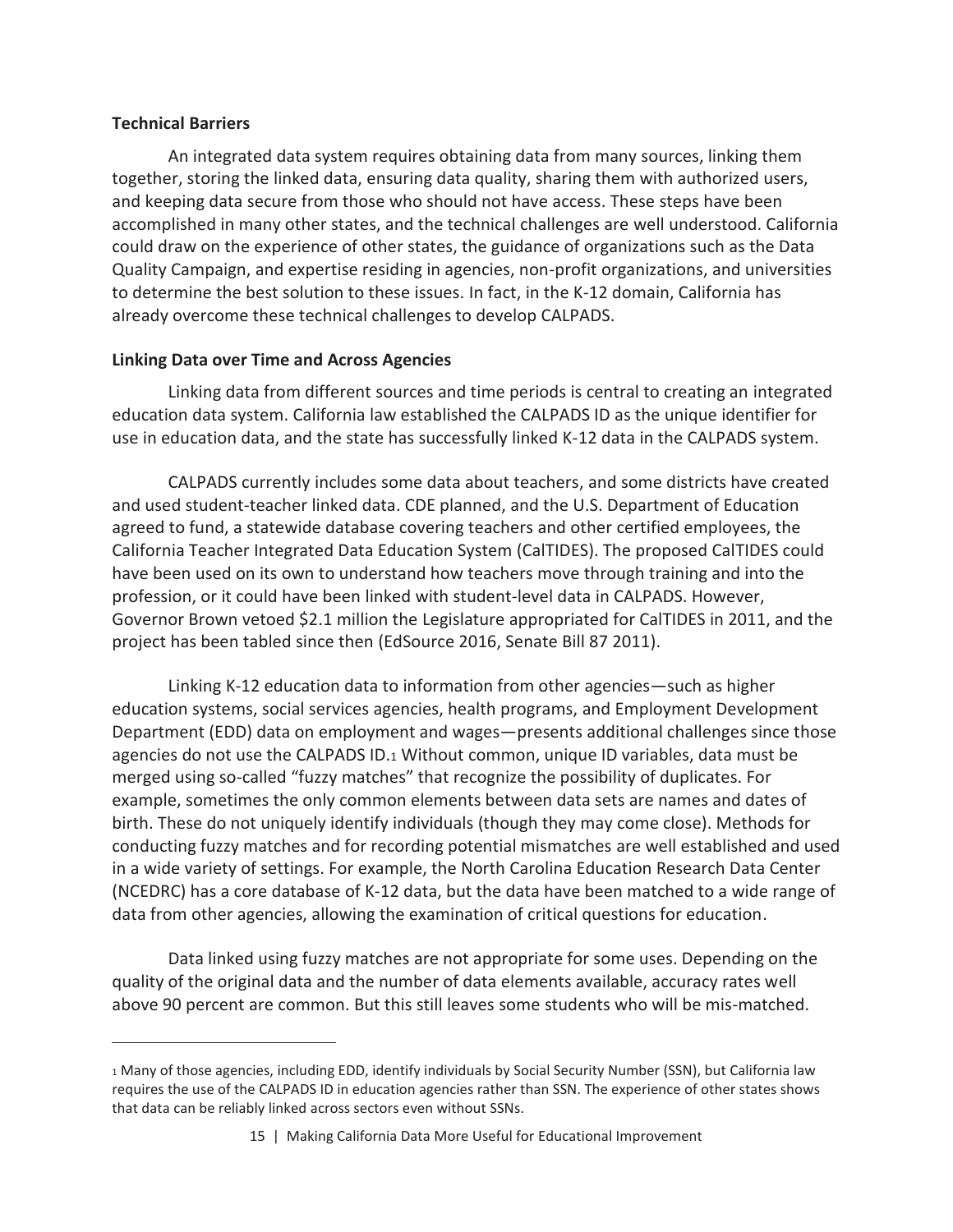One would not want to make course placement decisions using these data, for example, without confirming that each student's information is accurate. (Confirming the accuracy of data is, of course, important even when unique IDs are available, because of the possibility of error in any large-scale real-world database.) However, for many other uses, fuzzy matched data are indispensable, and perfectly appropriate. Occasional mis-matches pose little problem for most research, including descriptive studies and program evaluations, or for low-stakes performance measurement or improvement efforts.

A particularly important type of match is between K-12 and higher education data. State law requires the state's three higher education systems to collect the CALPADS ID for incoming students. Although coverage has improved in recent years, this provision has still not been fully implemented (Warren and Hough 2013; Moore, Braco, and Nodine 2017). Connecting the K-12 CALPADS data to data from the higher education system is an important next step toward a more comprehensive data system that would allow practitioners and researchers to answer important questions about both sectors; for example, we could learn about how students transition from K-12 to higher education and how a range of K-12 programs impact collegereadiness and college performance. Warren and Hough (2013) identify several options for collecting CALPADS IDs for college and university students. A recent MOU between CDE and the community college system now allows for automatic transmission of the CALPADS ID to the community college application, and the CSU system is now seeking a similar MOU (Moore, Braco, and Nodine 2017). Fuzzy matches are also an option for many purposes. Colleges typically record from which high school a student graduated, and often confirm this via official transcripts. In combination with basic biographical information like name and date of birth, these data would support a very accurate match.

#### **Ensuring Data Quality**

A key contribution of a centralized education data system is improving data quality for the range of uses described in Section II. Agencies collect data for particular uses, and those data are not always appropriate for other uses or organized in a user-friendly way. In other states with well-developed data systems, the organization housing the data receives various data elements from agencies, converts those data into more usable formats, checks the data for consistency and accuracy, and provides documentation to potential users.2 These processes improve the quality of both the data and the analysis, and reduce duplication of effort. In California's decentralized system, there is no practical way for data cleaning efforts to diffuse across all of the different systems, so many datasets are plagued with errors and poorly documented, and are generally not harmonized over time.

#### **Political Barriers**

 $\overline{a}$ 

While the technical barriers to developing a more comprehensive education data system in California are, for the most part, easily solved, political concerns also loom large.

<sup>2</sup> See Ladd and Munschkin (2008) for a helpful discussion of procedures in North Carolina.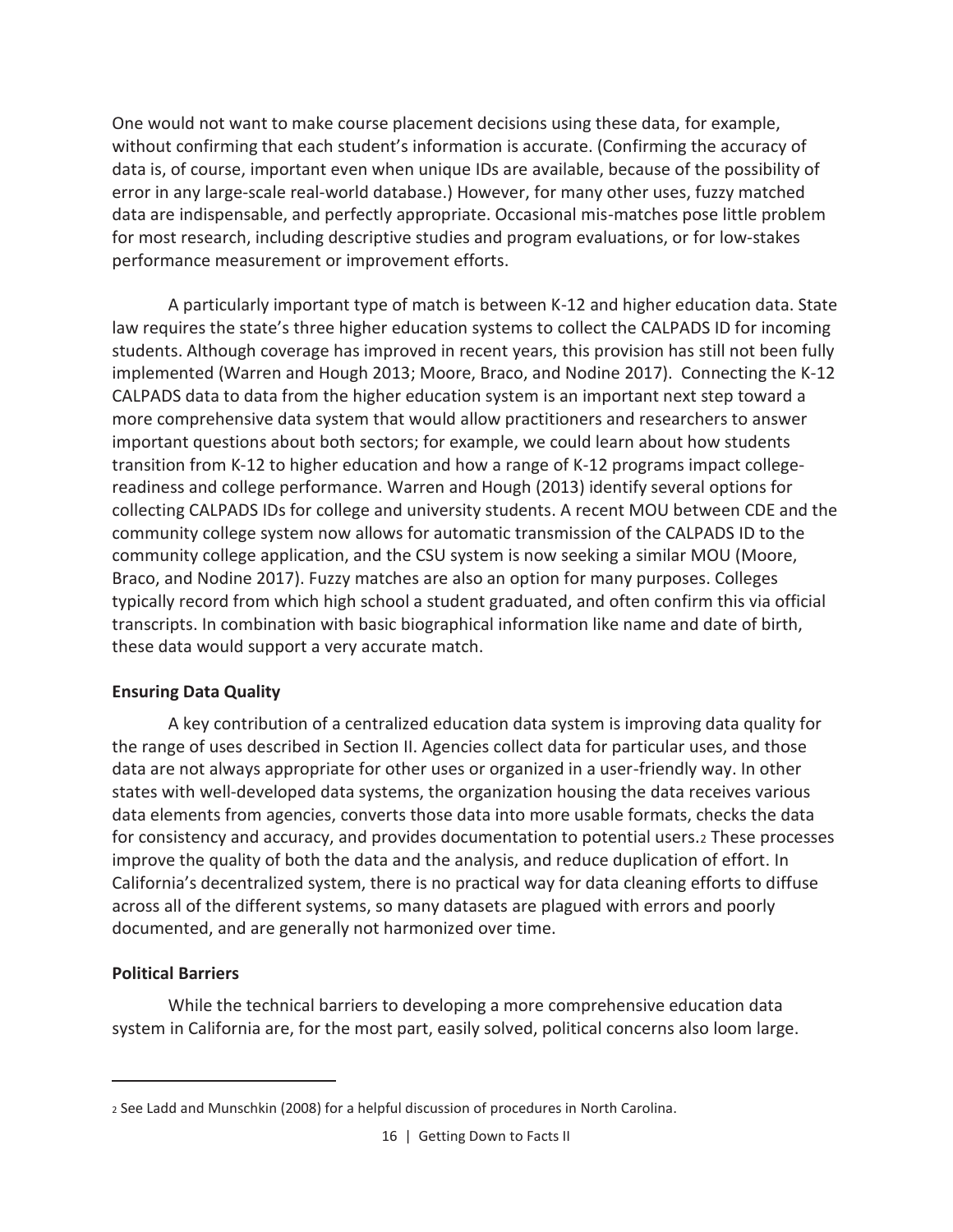Many states have overcome political barriers and developed comprehensive and accessible data systems through effective leadership and extensive consultation with a wide range of stakeholders, including parents, teachers, school districts, state agencies, and researchers.

Efforts to develop education data systems in California need to acknowledge that data construction and use are not purely technocratic endeavors. They entail political risks—for agencies, advocates, and others—that need to be acknowledged. When measurement is possible, it has the potential of revealing something surprising – for example, that a project or program is not working as well as might have been assumed. Stakeholders may be concerned about this; they may be even more concerned that low-quality research will yield misleading results about program effectiveness.

Agencies will be hesitant to participate in a statewide system if they fear that their data will be misused. (Parents have similar, reasonable concerns – we discuss privacy considerations below.) Agencies have legitimate fears that sharing their data could create work, interfere with their operations, or yield misleading conclusions about their programs' effectiveness. Some agencies may also have an interest in preventing research – even high-quality research – that might reveal their own shortcomings. The value of data will be limited if agencies have veto power over any use of their data that might be inconvenient, without regard to other perspectives. These issues should be addressed transparently in consultation with agencies as data systems are built, and the agreements governing how different data can be used, and by whom, should balance these concerns. In many states, committees composed of agency staff and outside stakeholders develop mutually acceptable rules about data access and the process by which findings are shared (e.g., internally first and publicly only after a review period).

Broadly, three factors are important for maintaining political support for comprehensive education data systems. First, strong leadership is critical; successful efforts in other states have typically required both political leadership and individuals inside the Department of Education and other agencies who understand the value of the work and are committed to developing better data systems and to improving the effectiveness of the education system. Second, statelevel actors need to be consistently engaged with stakeholders, particularly county and district officials, throughout the process. Third, the agency in charge of developing data systems should clearly articulate the value of the data system, how it will be used, and how privacy will be protected. In developing support for a comprehensive data system in California, it seems particularly important to emphasize that data can be used for a wide range of purposes other than accountability (see box), and that more comprehensive data systems will make it easier for agencies to serve Californians well.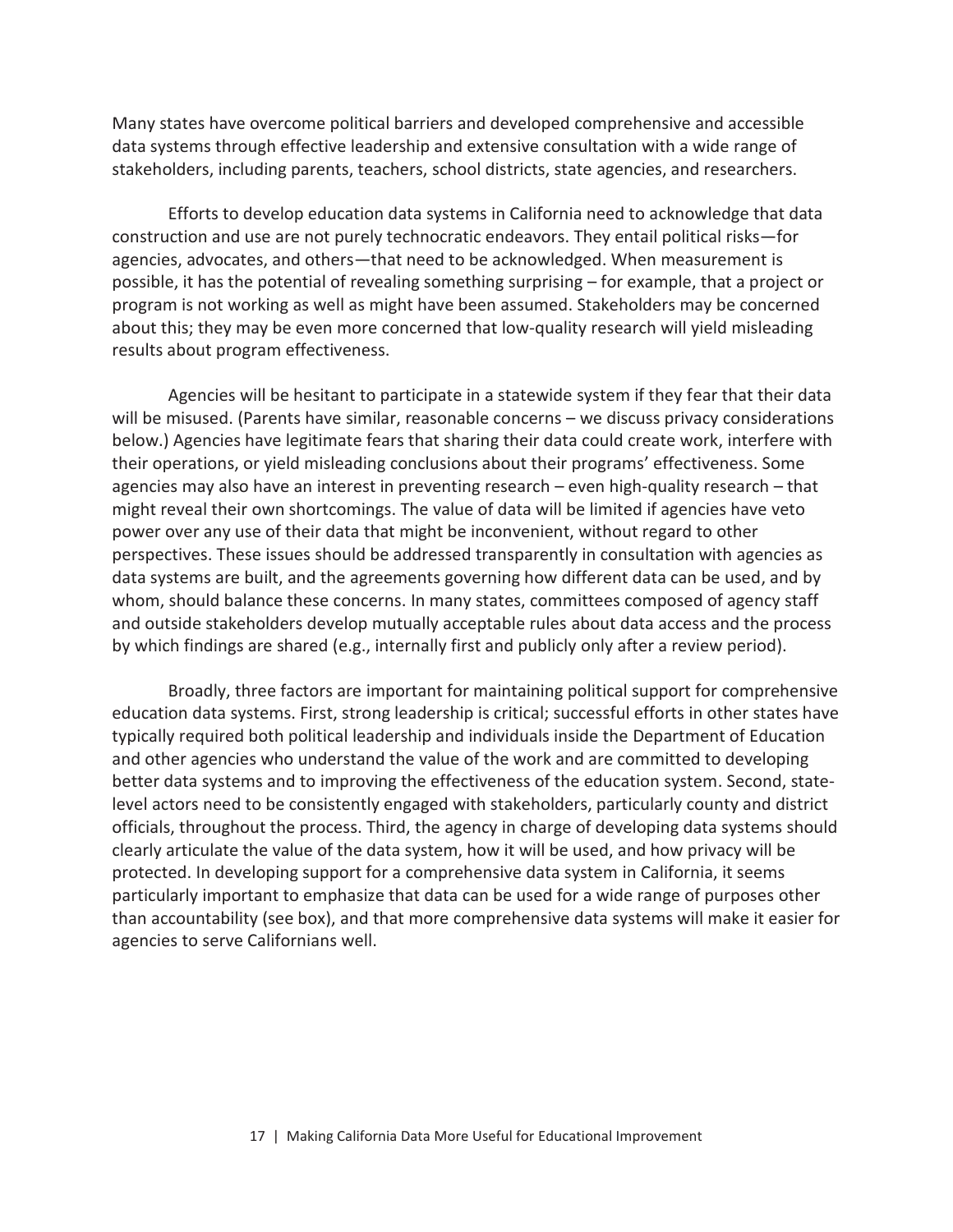#### **Data and Accountability**

Much of the impetus in other states for the creation of improved data systems in education has come from efforts to construct performance measures to be used in accountability regimes. The No Child Left Behind Act of 2001, for example, mandated that states administer standardized tests in elementary and secondary schools and use these to construct school-level measures that formed the basis of school accountability scores. Many states created integrated data systems as part of this process. Later, the Obama Administration provided funding for states to construct data systems that linked teachers to their students' achievement, and encouraged the use of these systems in teacher evaluations. These policies have been highly controversial, opposed by many who thought that they were unfair to schools and teachers serving high-need populations, wasted time and money that would be better devoted to instruction, and encouraged educators to focus excessively on test scores.

Because the development of data systems was so closely tied to the accountability movement, those who are skeptical of accountability policies have sometimes opposed the data systems themselves (Henig 2012). But it is important to realize that many uses of linked administrative data, including those discussed in Section II, are unrelated to accountability (particularly the high-stakes form of teacher evaluation that is the focus of most controversy). When data systems become pawns in the accountability wars, this impedes all other uses of improved data, with negative consequences for students and educators.

#### **Governance and Access**

The state will need a plan to determine where data will be stored and, critically, who has access under what conditions. This requires secure IT infrastructure that can prevent private information from being inadvertently released. Other states offer models for how this can be accomplished (see box on states' data access and governance): Data can be consolidated and stored within an existing agency, within a newly created single-purpose agency, in a university or non-profit organization, or in some combination or consortium of these. The relationships among the entities holding the data, the original agencies, and different users of the data are typically governed by Memoranda of Understanding (MOUs) and Data Use Agreements (DUAs) that specify who can have access to which types of data under what conditions. In consultation with stakeholders, California could develop procedures for de-identifying data for analysis, access guidelines and review protocols for assessing requests to use the data, and IT systems for sharing the data securely.

As the state develops IT infrastructure and protocols, California should not give data access short shrift. If the state builds the data without making them available to practitioners, agency staff, policymakers, and researchers, the effort will be wasted. As discussed above, the state successfully built the K-12 CALPADS database, but the data are underutilized for research and practice. The state should work with stakeholders to develop policies allowing those whose work could improve the education and well-being of California's children to access the statewide data repository. Those policies should pay particular attention to privacy and security, ensuring compliance with relevant privacy laws and minimizing the risk of unauthorized disclosure (see below for further discussion of privacy). For example, for many purposes, de-identified or aggregate data are sufficient and reduce the risk of unauthorized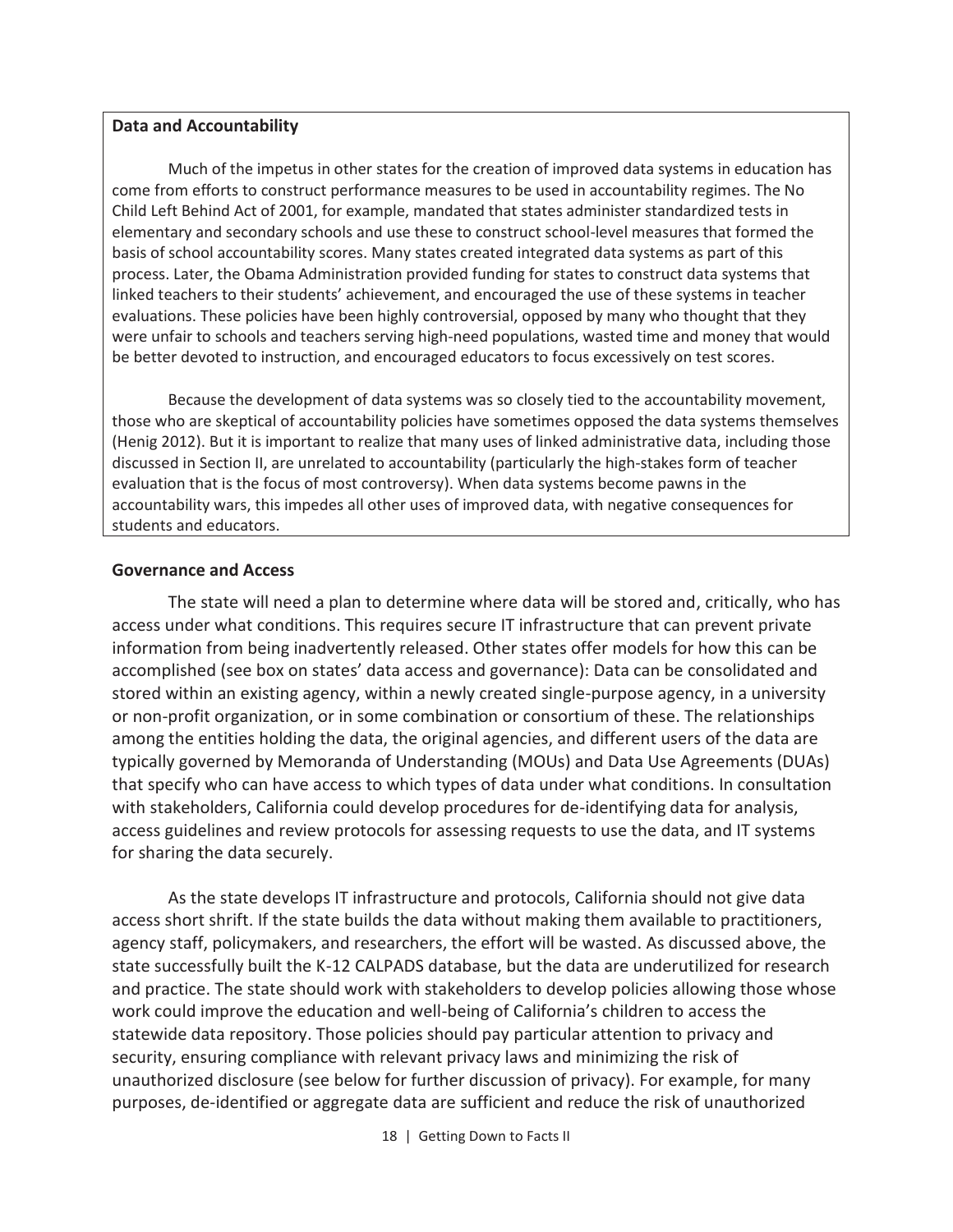disclosure. Moreover, a well-designed central repository has the potential to significantly enhance privacy relative to the current patchwork of systems.

Another essential part of the system design is ensuring that resources are available to conduct the analyses that state agencies, districts, schools, and educators most need to serve students well (Connaway, Keesler, Schwartz 2015). This can be accomplished by giving agencies priority access to data, by prioritizing projects identified by agencies and educators as important in the review process, by explicitly funding this work, and by developing partnerships with outside researchers that can be funded externally. Tennessee has developed an internal Research and Strategy Division that offers a potential model for how California might organize its own research capacity and develop partnerships with other organizations (see the discussion by Moffitt et al. in this volume).

#### **Privacy**

Increased collection and use of student data has raised privacy concerns among parents, particularly when those data are turned over to for-profit education technology firms or other outside groups for purposes parents may not perceive as beneficial to their children (EdWeek 2014). Ensuring the protection of student privacy is required by the Federal Education Rights and Privacy Act (FERPA) and by state laws. Additional privacy laws, such as HIPAA, will also apply when other types of data such as health records are linked to education data. Protecting privacy is critical to building trust with agencies, students, parents, stakeholders, and the public.

Discussions and policy around data privacy should therefore be central to the planning for education data systems. At the same time, these concerns need not prevent the use of education data for analytical purposes, with appropriate safeguards, and procedures should be put in place to guard against efforts to use privacy concerns as an excuse to restrict data access. Moreover, it is important to recognize that a well-designed, centralized state data system offers the opportunity to *enhance* privacy protection relative to the status quo, by developing stateof-the-art information security systems and reducing the number of users who obtain access to personally identifiable information (PII).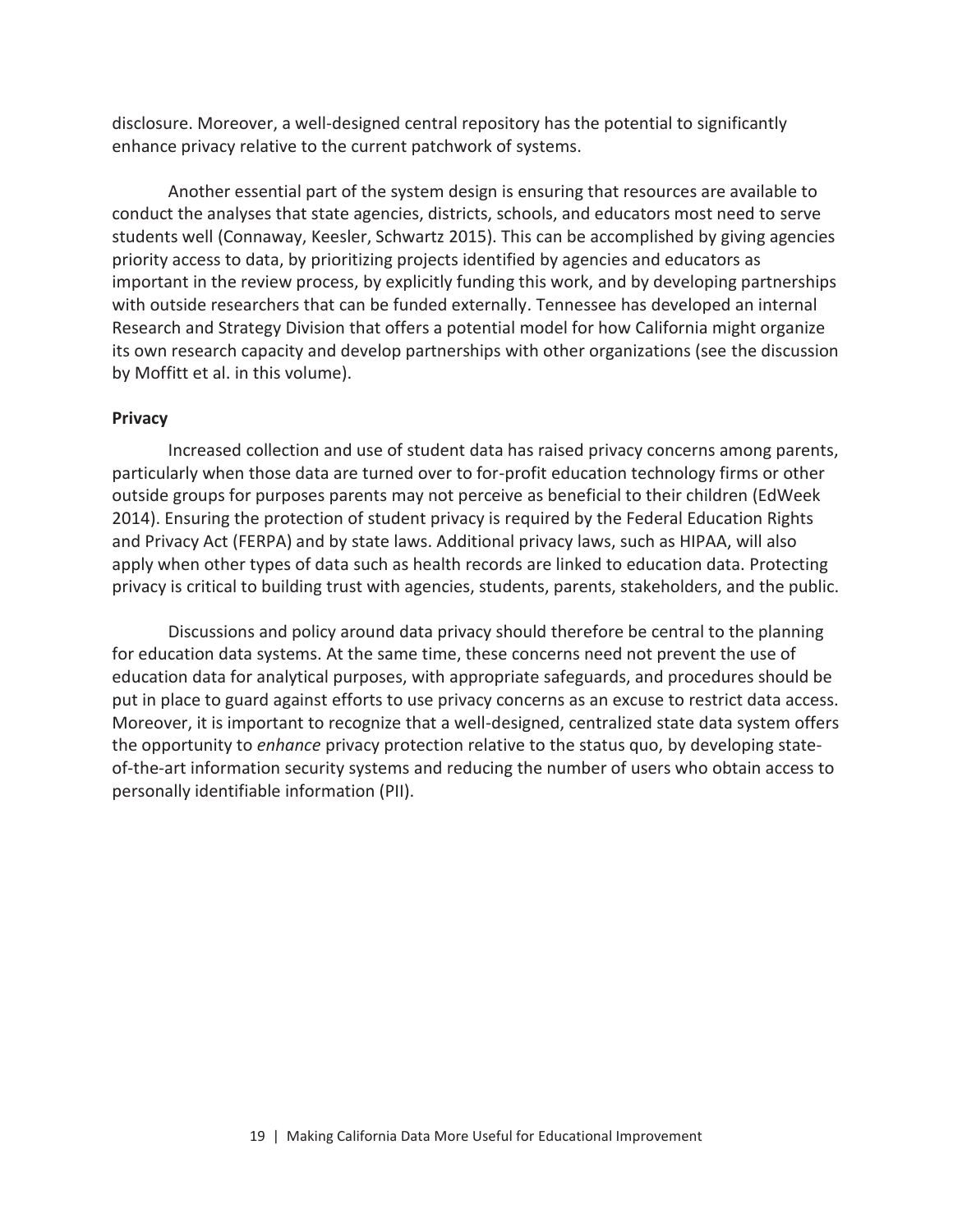#### **What is FERPA?**

The Family Educational Rights and Privacy Act (FERPA) was first passed in 1974 and is the main federal law governing education data privacy. Education agencies that receive federal funding—including CDE, school districts, and schools—must comply with the provisions of FERPA specifying the conditions under which education data can be disclosed to third parties. In general, students and/or parents must consent to having their education data disclosed to third parties for a particular purpose. However, the law permits disclosure without consent under some circumstances, including for research (the "studies" exception) and to evaluate and audit education programs (the "audit or evaluation" exception).

FERPA is often thought to prevent the use of identified data for research and other purposes, but this is a misconception. The U.S. Department of Education has issued guidelines clearly stating that a wide range of research with individual-level data is permitted by FERPA, so long as the potential benefits of the research outweigh the risks and proper procedures are followed to limit the risk of unauthorized disclosure (EducationCounsel, LLC, 2011).

The most recent regulations clarified how the law affects state education agencies and State Longitudinal Data Systems in particular. These regulations clarify several points relevant to the use of state-level education databases under the studies or audit and evaluation exceptions. The regulations (1) allow education data to be stored and analyzed at a non-education agency; (2) clarify that data from one part of the education system can be disclosed to another part of the education system; for example, the higher education system can provide data to the state or local districts for purposes of evaluating programs and practices in the K12 system; (3) broaden the definition of education programs that can be studied under the evaluation and audit exceptions; and (4) clarify that state and local agencies can enter into agreements with organizations conducting research under the relevant exceptions and makes the research studies provisions of the law applicable to data held by state education agencies, even if those agencies did not initially collect the data. (EducationCounsel, LLC, 2011).

Altogether, the updated regulations make it clear that FERPA need not be a barrier to developing and using state-level education data systems. Hundreds of FERPA-compliant studies have been conducted using administrative data received directly from agencies, from SLDS's, or from city- or district-specific data consortia. California can turn to the U.S. Department of Education and California guidelines (see, e.g., Harris et al., n.d.), as well as the experiences of other education data consortia, for models of how to protect privacy without unnecessarily hampering analysis.

In addition to FERPA, a number of state laws regulate the use of California administrative data. The state constitution recognizes an "inalienable right" to "pursuing and obtaining" privacy. The primary law governing the application of this to administrative data is the Information Practices Act (IPA), which protects the right to privacy by regulating the "maintenance and dissemination of personal information" by the government. The act prohibits state and local agencies from disclosing personal information in ways that link the information to the individual to whom it pertains without the individual's consent. However, IPA contains a number of exceptions to this prohibition to permit uses that do not violate individual privacy. One allows disclosure in non-identifiable form for "statistical research or reporting purposes" (section 1798.24(h); another allows disclosure to the University of California, a nonprofit educational institution, or another nonprofit entity for scientific research, provided that there is a plan in place to protect personal information from improper use and disclosures and that the study has been reviewed by the state Committee for the Protection of Human Subjects (section 1798.24(t). Nearly all of the uses of "frozen" data for research, analysis, or performance improvement discussed above are permitted under these or other clauses.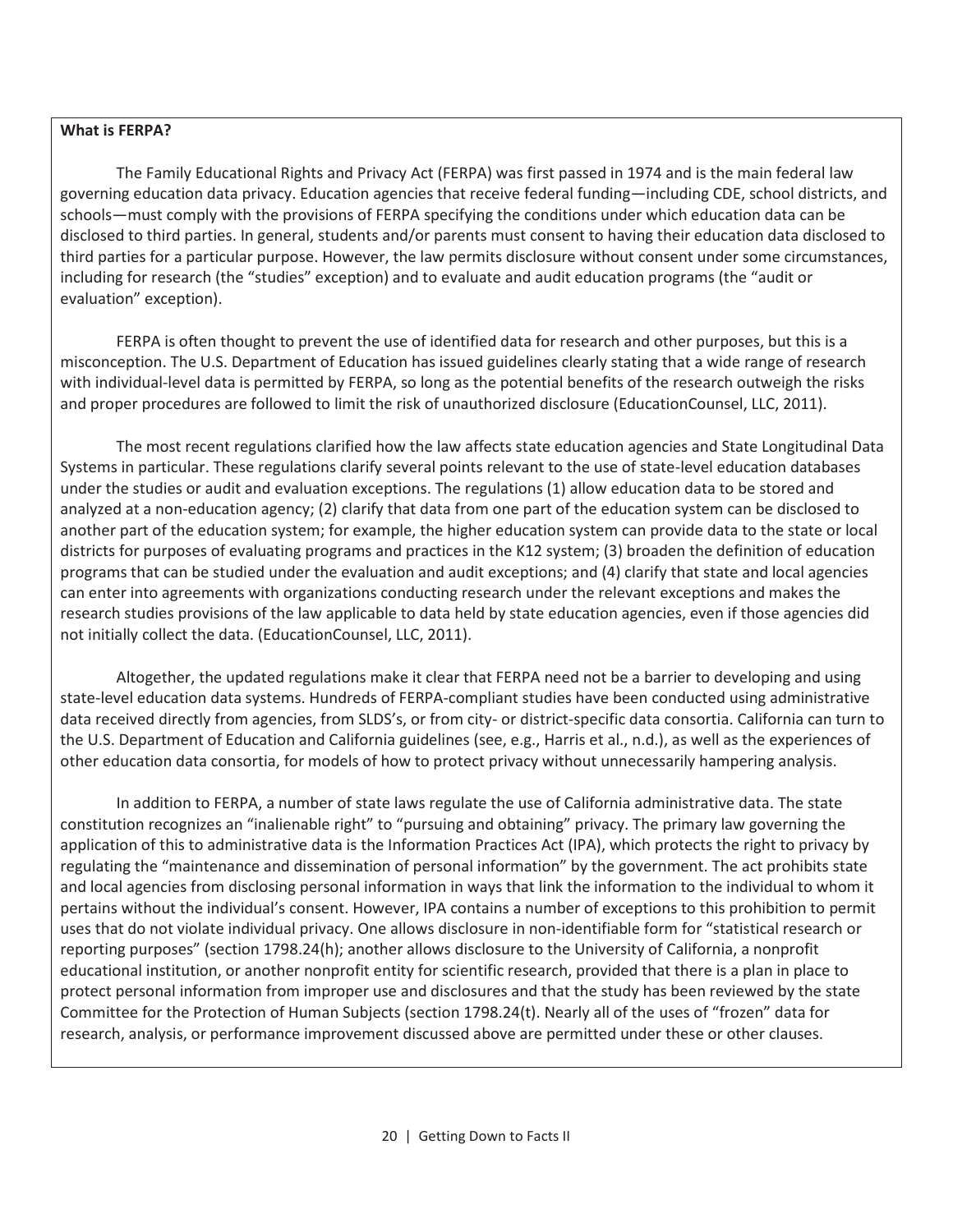The Data Quality Campaign identifies broad principles for safeguarding student data (Data Quality Campaign 2016)3:

- Information about how data are collected, stored, and used should be clearly communicated to agencies and the public.
- · Appropriate processes and procedures to physically, technically, and legally safeguard the data should be developed and implemented.
- · Appropriate governance structures should be put in place to ensure privacy procedures are implemented consistently and with fidelity. This should include the creation of a chief privacy officer or similar high-level position.

The Data Quality Campaign (2016) provides more detail and best practices related to each of these principles.

One part of a strategy for protecting privacy is to limit access to the most sensitive data to the small share of users who truly need it. As discussed in Section II, different use cases require different forms of data. Many states have set up tiered access systems, where users obtain access only to the data they need for their approved research or measurement purposes. Users who do not require personal identifiers can be provided access only to deidentified data. This can greatly reduce the risk of accidental disclosure of personal information, particularly if identifiers are stored completely separately.

An advantage of a centralized California repository is that it could also centralize data linking work, when personal information must be used. If data linking happened more centrally, it would be much easier to manage the process and ensure that the highest security standards were upheld. Then, once data were linked, identifiers could be removed, and made available only to projects that required them, and only under appropriately secure conditions. In the current patchwork, a much wider group of analysts accesses sensitive information, and standards for protection and segregation of this information are disparate.

A careful strategy for the segregation of identifiable information could address one of the most serious concerns that has been raised about improved data systems in California. In recent years, California has clashed with the federal government about immigration enforcement, and some are concerned that data collected and stored by California agencies could be used by federal officials for immigration enforcement. Care should be taken to make sure that any new data systems do not increase the risk to immigrant children and their families. At the same time, understanding the educational needs and outcomes of immigrants is critical so that California schools can better meet the needs of these students. These risks and benefits will have to be carefully considered and balanced. The state might consider, for example, storing any information about immigration status separately from other data, without

 $\overline{a}$ 

<sup>3</sup> https://2pido73em67o3eytaq1cp8au-wpengine.netdna-ssl.com/wp-content/uploads/2016/03/DQC-roadmapsafeguarding-data-June24.pdf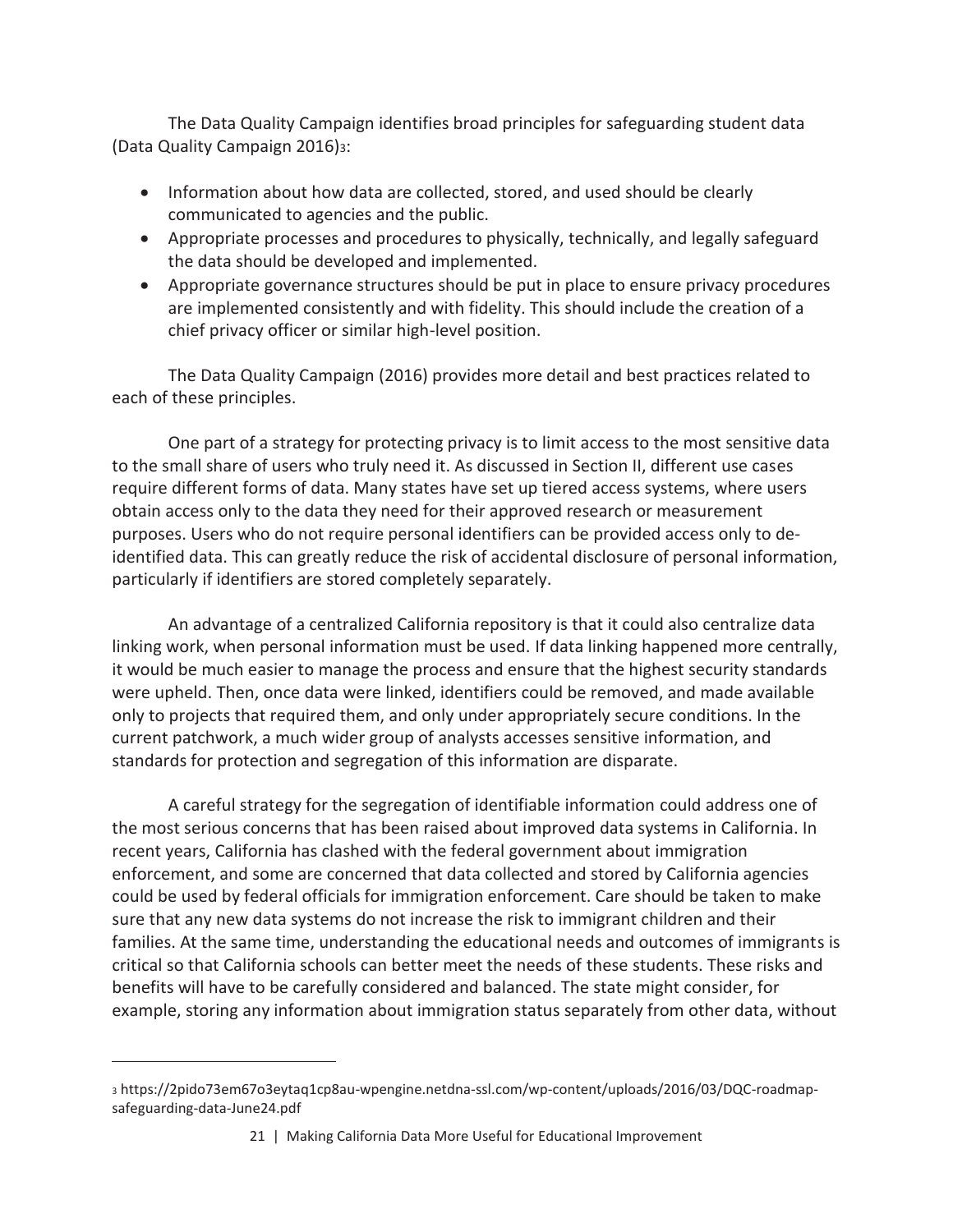direct links to personally identifiable information, and restricting the set of uses for which such data can be made available.

**Communicate how data will be used to improve practice.** To build political support for developing a comprehensive educational data system, state leaders need to consistently communicate the many ways that the system can be used to improve the practice of education in California (see the discussion by Hough, Byun, and Mulfinger in this volume). The state can draw on the work of local consortia—such as CORE, LAERI, and the Silicon Valley Regional Data Trust, as well as the examples of informative research done in other states that cannot be done in California—to show how school districts can benefit. Not all parts of the data system can or should be built at once, and the state should prioritize the areas identified by districts and state policy-makers as most pressing. For example, the Legislative Analyst's Office (LAO) called for the state to develop a teacher database to help understand and address teacher shortages (LAO 2016). Similarly, districts want to know more about their students' needs and experiences outside of school, something linkages to social services and other state data could accomplish. Currently, some districts' need for this information is met by more local data consortia, but smaller districts may not have the funding or capacity to participate. Drawing on the experience of the state's data-use leaders to bring the most useful aspects of those data systems to all districts in the state should be a priority.

**Seek funding and partnerships to defray costs and develop expertise.** Building, maintaining, and monitoring access to a comprehensive state education data system will require dedicated funding. Such funding would be a tiny fraction of total education spending and would allow policy-makers at all levels to allocate the more than \$50 billion that the State of California spends on K-12 education more effectively. There is substantial philanthropic support available, along with federal funding, for this type of project.

To get the most out of its data systems, the state will also need to build the human resources, in local and state agencies and in the state's universities and independent research organizations, to analyze, display, and interpret education data. The state could begin by building on the financial and human capital investments already made by private organizations and local agencies, for the benefit of the whole state (Hough, Byun, and Mulfinger, this volume).

Many other states have found partnerships with researchers an important part of their strategy for expanding their capacity for data linking and analysis. The California Policy Lab exists to support this type of research partnership, and its affiliates and other researchers throughout the state are eager to help build systems that can support the types of data use and analysis that will contribute to better outcomes for California's children.

#### **Conclusion**

Improvements in computing and database design have dramatically lowered the cost of storing and analyzing large administrative datasets. California has a great opportunity to make use of the data it already collects to better understand and coordinate the activities of the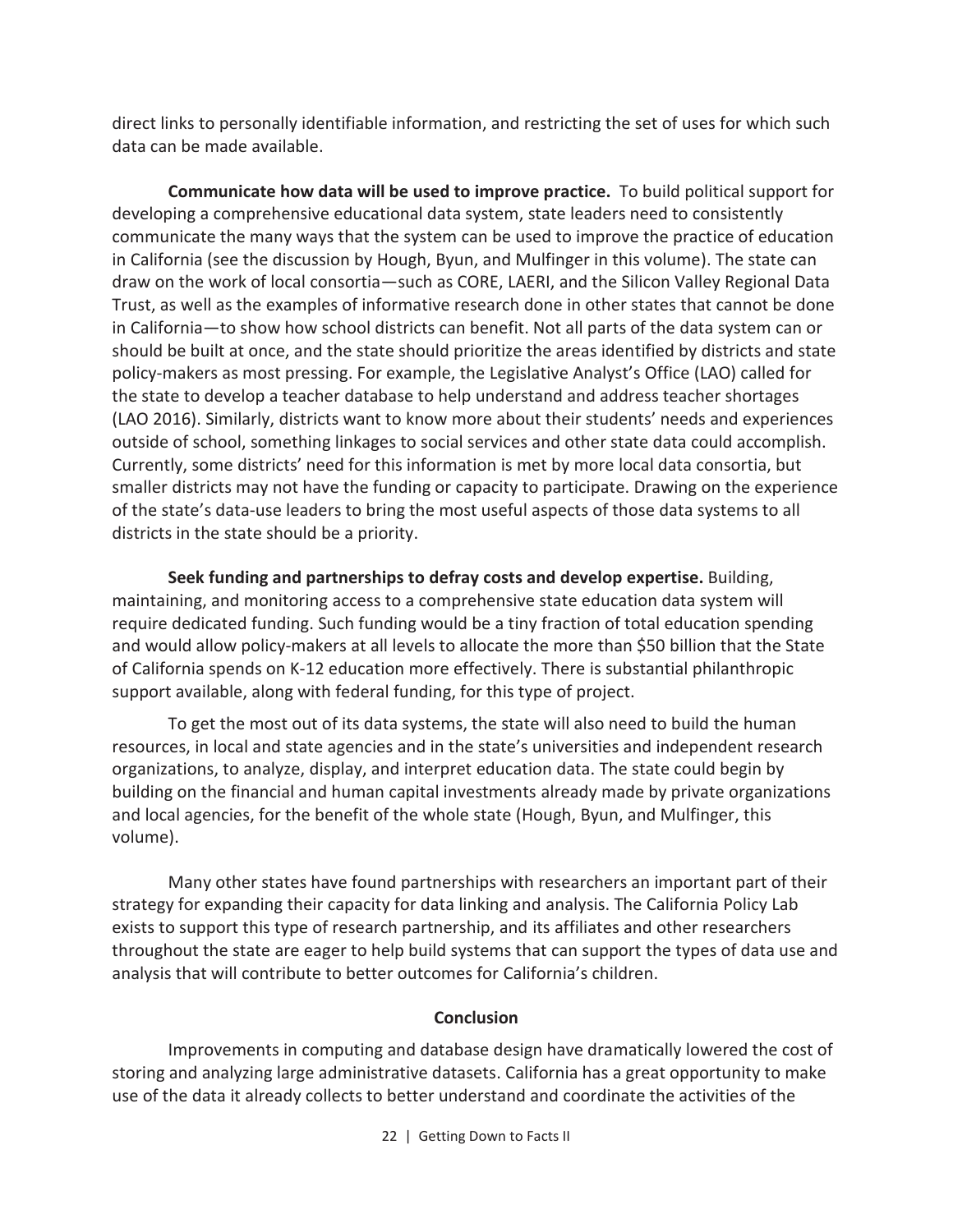state's education system. California has made considerable progress in recent years, by developing the CALPADS database at CDE and through a number of more localized partnerships. But despite this progress, the state lags behind its peers, which have done much more to create infrastructure that allows them to use their data systems to support improved instruction and educational practice.

California can catch up. The state already collects a great deal of useful data, and a lot of it is already included in CALPADS and other databases. The state's research community has extensive expertise that could support public agencies in building and using a more integrated data system. Political leadership is critical to overcoming inertia to develop more comprehensive education data systems and, critically, to make them available to educators, state agencies, researchers, and policy makers.

California's next governor has a great opportunity to move California forward on this issue. Clear instruction to the state's education agencies, and an insistence that the data that each holds is a public trust to be used for the good of the state's children, could set in motion the creation, in relatively short order, of a statewide integrated data system. This would allow the state's schools and districts, institutions of higher education, and other public service providers to improve their service coordination, to better understand how well programs and policies are working, and to generate the knowledge that will support the next generation of improvements in California education.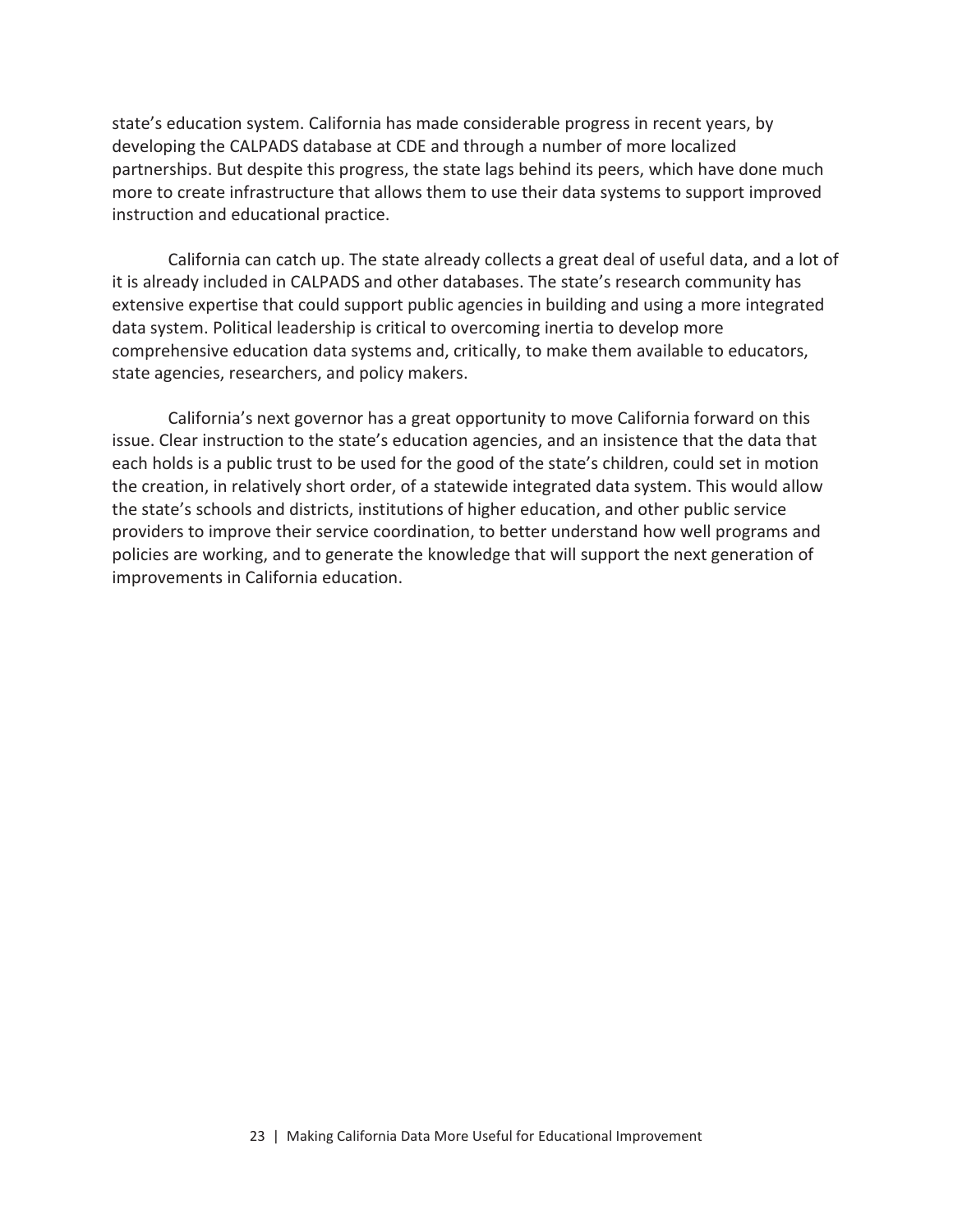#### **References**

- Allensworth, E. (2013, January). The use of ninth-grade early warning indicators to improve Chicago schools. *Journal of Education for Students Placed at Risk (JESPAR)*, 18(1), 68–83. doi:10.1080/10824669.2013.745181.
- Allensworth, E., and Easton, J. (2005, June). *The on-track indicator as a predictor of high school graduation.* Chicago, IL: The University of Chicago Consortium on School Research. Retrieved from https://consortium.uchicago.edu/publications/track-indicator-predictorhigh-school-graduation.
- Bahr, P. R., Fagioli, L. P., Hetts, J., Hayward, C., Willett, T., Lamoree, D., Newell, M. A., Sorey, K., and Baker, R.B. (2017, October 11). *Improving placement accuracy in California's community colleges using multiple measures of high school achievement*. San Rafael, CA: the RP Group. Retrieved from https://rpgroup.org/Portals/0/Documents/Projects/MultipleMeasures/Publications/Bah r\_et\_al-2017-Improving\_Placement\_Accuracy\_in\_California.pdf.
- Bahr, P. R. (2016, April 13). *Replacing placement tests in Michigan's community colleges*. Ann Arbor: Center for the Study of Higher and Postsecondary Education, University of Michigan. Retrieved from https://umich.app.box.com/v/Bahr-2016-PlacementTests.
- Borman, T., Margolin, J., Garland, M., Rapaport, A., Park, S. J., and LiCalsi, C. (2017). *Associations between predictive indicators and postsecondary science, technology,*  engineer-ing, and math success among Hispanic students in Texas (REL 2018–279). Washington, D.C.: U.S. Department of Education, Institute of Education Sciences, National Center for Edu-cation Evaluation and Regional Assistance, Regional Educational Laboratory Southwest. Retrieved from https://files.eric.ed.gov/fulltext/ED577564.pdf.
- Brewer, D., and Smith, J. (2007). Evaluating the "crazy quilt": Educational governance in California. *Getting Down to Facts*. Stanford, CA: Stanford Center for Education Policy Analysis. Retrieved from http://cepa.stanford.edu/content/evaluating-crazy-quilteducational-governance-california.
- California Budget Act of 2011, SB 87 (2011-2012), Chapter 33, (Cal. Stat. 2011). Retrieved from California Legislative Information

http://leginfo.legislature.ca.gov/faces/billNavClient.xhtml?bill\_id=201120120SB87.

- Cal-PASS Plus. (n.d.). *About Cal-PASS Plus*. Sacramento, CA: Cal-PASS Plus. Retrieved from http://www.calpassplus.org/MediaLibrary/calpassplus/publicweb/Documents/help/Abo ut\_Cal\_PASS\_Plus.pdf
- Cannata, M. A., Smith, T. M., and Haynes, K. T. (2017, July). Integrating academic press and support by increasing student ownership and responsibility. *AERA Open*, 3(3). Retrieved from doi:10.1177/2332858417713181.
- Clotfelter, C. T., Ladd, H. F., Muschkin, C. G., and Vigdor, J.L. (2013, November). Success in community college: Do institutions differ? *Research in Higher Education*, 54(7), 805–24. Retrieved from doi:10.1007/s11162-013-9295-6.
- Conaway, C., Keesler, V., and Schwartz, N. (2015, May). What research do state education agencies really need? The promise and limitations of state longitudinal data systems. *Educational Evaluation and Policy Analysis*, 37(1), 16S–28S. Retrieved from doi:10.3102/0162373715576073.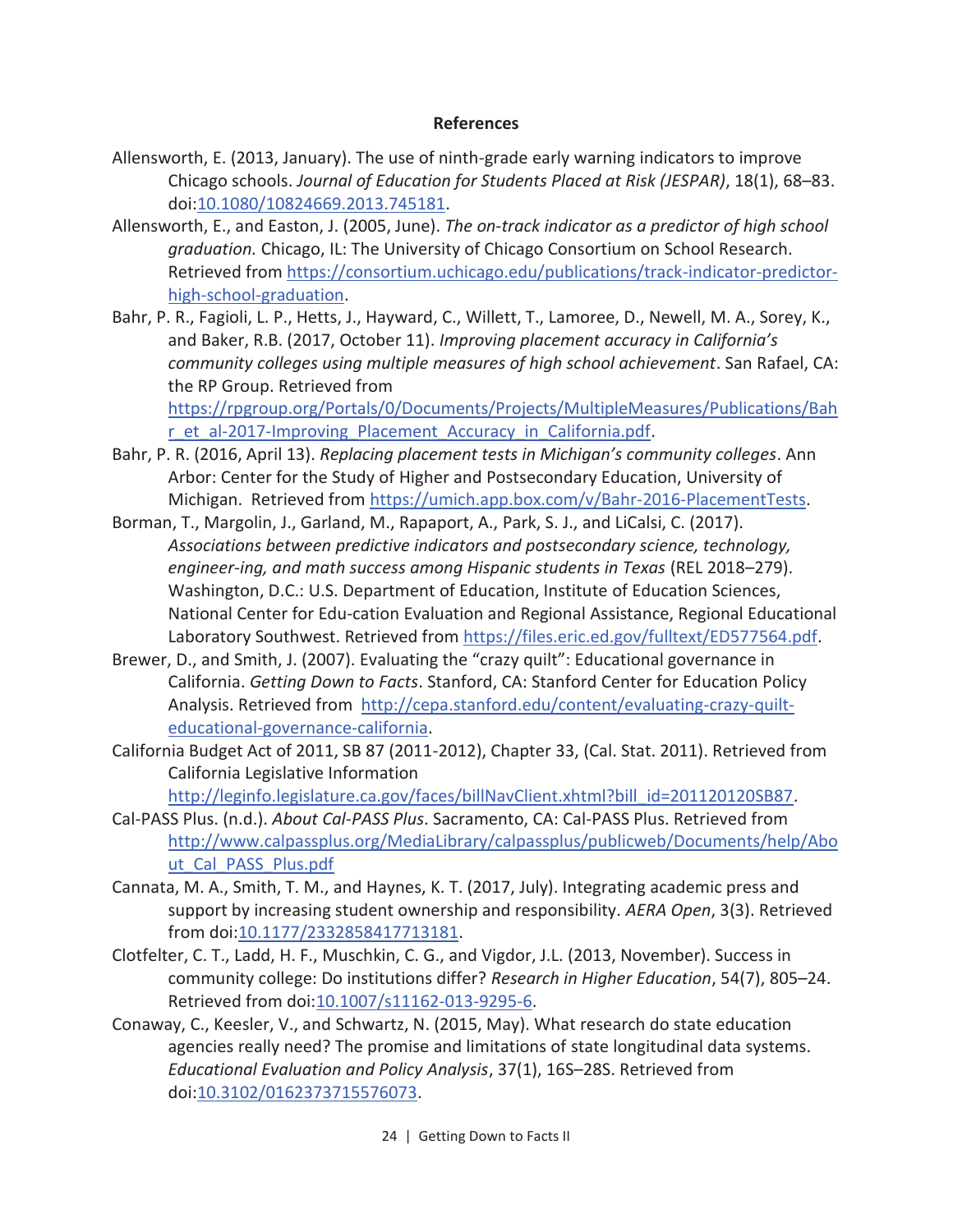- Data Quality Campaign. (2015, January 12). *Roadmap to safeguarding student data*. Washington, D.C.: Data Quality Campaign. Retrieved from https://dataqualitycampaign.org/resource/roadmap-safeguarding-student-data/.
- Denning, J. T. (2017, May). College on the cheap: Consequences of community college tuition reductions. *American Economic Journal: Economic Policy*, 9(2), 155–88. Retrieved from doi:10.1257/pol.20150374.
- Dobbie, W. S., and Fryer, Jr. R. G. (2016, August). Charter schools and labor market outcomes. Working Paper, 22502. *National Bureau of Economic Research*. Retrieved from doi:10.3386/w22502.
- Dodge, K. A., Bai, Y., Ladd, H. F., and Muschkin, C. G. (2017, May). Impact of North Carolina's early childhood programs and policies on educational outcomes in elementary school. *Child Development*, 88(3), 996–1014. Retrieved from doi:10.1111/cdev.12645.
- Ebudget. (2017, June 27)*. State budget: Enacted budget detail*. Retrieved from Ebudget http://www.ebudget.ca.gov/budget/publication/#/e/2017-18/BudgetDetail.
- EducationCounsel, LLC. (2011, December 2). *U.S. Department of Education final FERPA regulations: Advisory and overview*. Washington, D.C.: Data Quality Campaign. Retrieved from https://dataqualitycampaign.org/resource/u-s-department-education-final-ferparegulations-advisory-overview/.
- Feng, L., and Sass, T. (2015, September). *The impact of incentives to recruit and retain teachers in "hard-to-staff " subjects: An analysis of the Florida critical teacher shortage program*  (Working Paper, 141). Washington, D.C.: National Center for Analysis of Longitudinal Data in Education Research. Retrieved from https://caldercenter.org/sites/default/files/WP%20141.pdf.
- Fensterwald, J. (2016, February 29). Renewed call to create statewide teacher database. *EdSource*. Retrieved from https://edsource.org/2016/renewed-call-to-create-statewidedatabase-on-teachers/95339.
- Fraser, J. (2015, August). *Improving educational and well-being outcomes: School-DHS data sharing in Allegheny County*. Pittsburgh, PA: Allegheny County Department of Human Services. Retrieved from https://www.alleghenycountyanalytics.us/wpcontent/uploads/2016/06/Improving-Educational-and-Well-Being-Outcomes-8-19- 15.pdf.
- Goldhaber, D., Long, M. C., Gratz, T., and Rooklyn, J. (2017). *The effects of Washington's College Bound Scholarship Program on high school grades, high school completion, and incarceration* (Working Paper, 05302017-2–1). Seattle: Center for Education Data and Research, University of Washington. Retrieved from http://www.cedr.us/papers/working/CEDR%20Working%20Paper%20No.%2005302017 -2-1.pdf.
- Harris, K., Torlakson, T., and Lightbourne, W. (n.d.). Dear colleague letter: Foster youth information sharing. California Bureau of Children's Justice, California Department of Education, and California Department of Social Services. Retrieved from https://oag.ca.gov/sites/all/files/agweb/pdfs/bcj/fy-info.pdf.
- Henig, J. R. (2012). The politics of data use. *Teachers College Record*, 114(11), 1-32.
- Hough, G. C. (2016). *Education and employment characteristics of incarcerated young adults*. Olympia: Washington State Statistical Analysis Center. Retrieved from
	- 25 | Making California Data More Useful for Educational Improvement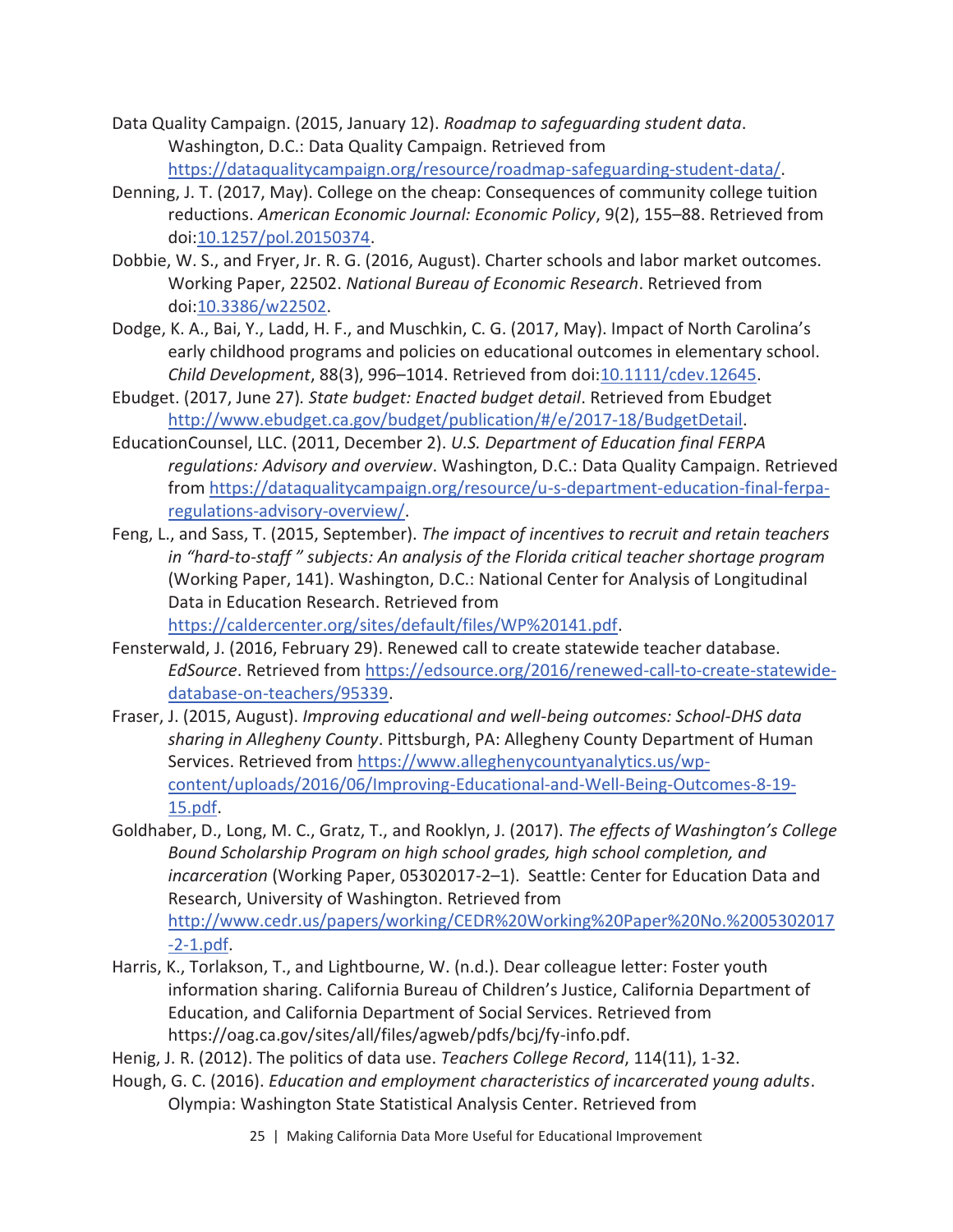erdc.wa.gov/publications/justice-program-outcomes/education-and-employmentcharacteristics-incarcerated-young.

- Hough, H., Byun, R, and Mulfinger, L. (2018). Using Data for Improvement: Learning from the CORE Data Collaborative. *Getting Down to Facts 2*: Stanford, CA.
- Jacob, B. Dynarski, S., Frank, K., Schneider, B. (2016, February). *Are expectations alone enough? Estimating the effect of a mandatory college-prep curriculum in Michigan* (Working paper 22013). Washington, D.C.: National Bureau of Economic Research. Retrieved from doi:10.3386/w22013.
- Kamisar, B. (2014, January 7). InBloom sputters amid concerns about privacy of student data. *Education Week*. Retrieved from https://www.edweek.org/ew/articles/2014/01/08/15inbloom\_ep.h33.html?r=1821940 26.
- Ladd, H. F., and Muschkin, C. G. (2008, April 15). *Research access to state education administrative data: The North Carolina Education Research Data Center.* Durham: The North Carolina Education Research Data Center.
- Loeb, S., Beteille, T., and Perez, M. (2008, February). Building an information system to support continuous improvement in California public schools. *Policy Analysis for California Education*. Stanford, CA: Stanford Center for Education Policy Analysis. Retrieved from https://cepa.stanford.edu/content/building-information-system-support-continuousimprovement-california-public-schools.
- London, R. A., and Gurantz, O. (2010, April). Data infrastructure and secondary to postsecondary tracking." *Journal of Education for Students Placed at Risk (JESPAR)*, 15(1–2), 186–99. Retrieved from doi:10.1080/10824661003635259.
- McCurley, C., Kigerl, A., and Peterson, A. (2017). *Students before and after juvenile court dispositions: Student characteristics, education progress, juvenile court dispositions, and education outcomes in Washington State*. Olympia: Washington Center for Court Research, Administrative Office of the Courts.
- Moffitt, S.L., Cohen, D.K., Lyddon, M.J., O'Neill, M.K., Smith, K.B., Willse, C. (2018). Structures for Instructional Support. *Getting Down to Facts 2*: Stanford, CA.
- Moore, C., Bracco, K., and Nodine, T. (2017, August). *California's maze of student information: Education data systems leave critical questions unanswered*. Sacramento, CA: Education Insights Center*.* Retrieved from http://edinsightscenter.org/Publications/Research-Reports-and-Briefs/ctl/ArticleView/mid/421/articleId/2189/Californias-Maze-of-Student-Information-Education-Data-Systems-Leave-Critical-Questions-Unanswered.
- Moore, C., and Bracco, K. R. (2018, January). *Scaling goodwill: The challenges of implementing robust education data sharing through regional partnership*s*.* Sacramento, CA: Education Insights Center. Retrieved from http://edinsightscenter.org/Publications/Research-Reports-and-Briefs/ctl/ArticleView/mid/421/articleId/2191/Scaling-Goodwill-The-Challenges-of-Implementing-Robust-Education-Data-Sharing-Through-Regional-Partnerships.
- Moore, C., Grubb, B, and Esch, C. (2016, November). *Gaps in perspective: Who should be responsible for tracking student progress across education institutions?* Sacramento, CA: Education Insights Center. Retrieved from http://edinsightscenter.org/Publications/Research-Reports-and-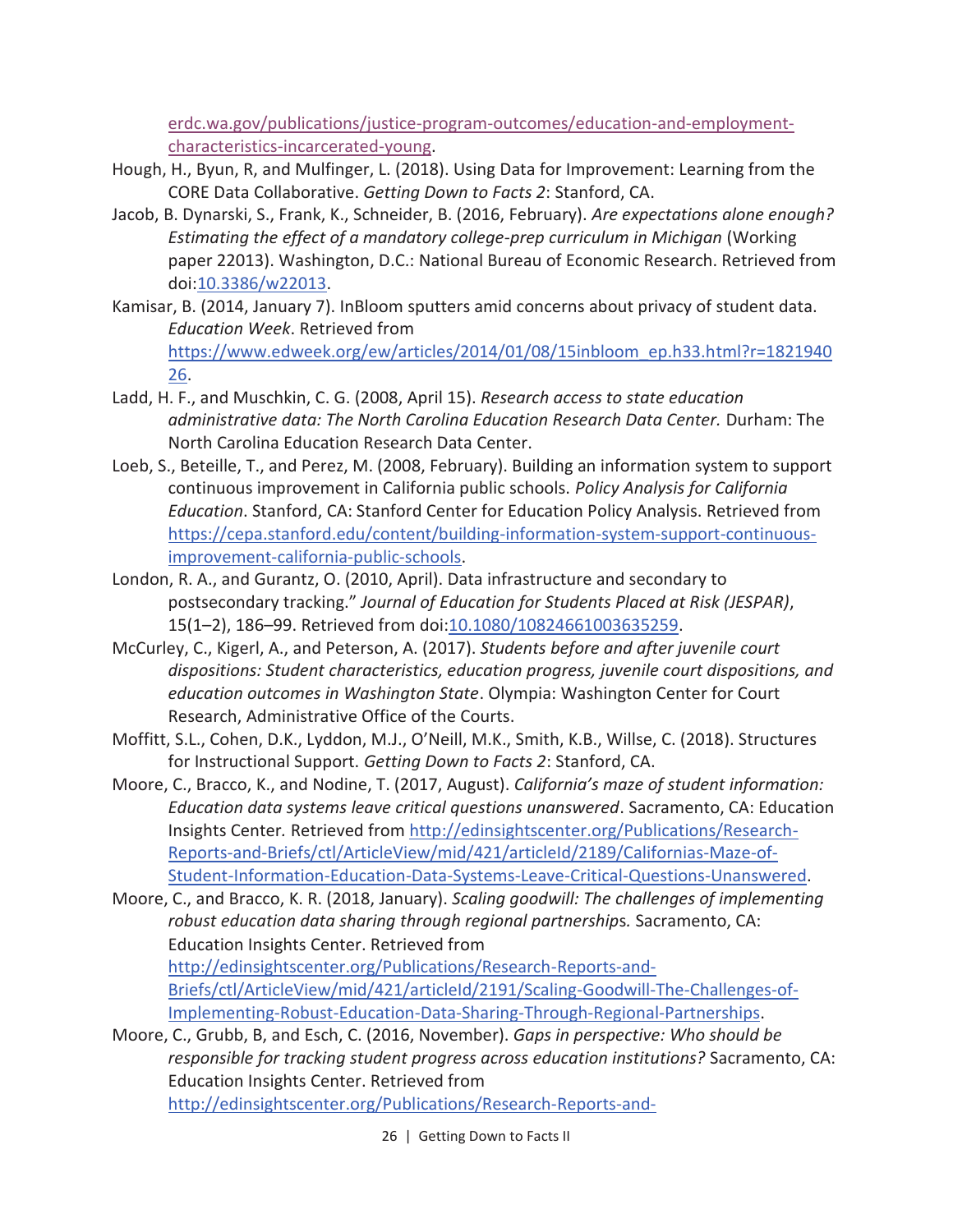Briefs/ctl/ArticleView/mid/421/articleId/2182/Gaps-in-Perspective-Who-Should-Be-Responsible-for-Tracking-Student-Progress-Across-Education-Institutions.

- National Cooperative Education Statistics System. (2016, July). *Forum guide to education data privacy*. Washington, D.C.: National Forum on Education Statistics. Retrieved from https://nces.ed.gov/pubs2016/NFES2016096.pdf.
- Paterson, T., and Weeks, G. (2017). *STEM bachelor's degrees in Washington State: The gender deficit by major and race category*. Olympia, WA: Education Research and Data Center. Retrieved from https://erdc.wa.gov/publications/economic-returns/stem-bachelorsdegrees-washington-state-gender-deficit-major-and-race.
- Phillips, M., Yamashiro, K., and Jacobson, T. (2017, August). *College going in LAUSD: An analysis of college enrollment, persistence, and completion patterns*. Los Angeles, CA: Los Angeles Education Research Institute. Retrieved from http://laeri.org/ed/wpcontent/uploads/2017/08/laericollegegoing082017.pdf.
- Pitcher, M. A., Duncan, S. J., Nagaoka, J., Moeller, E., Dickerson, L. and Beechum, N.O. (2016, November). *The network for college success: A capacity-building model for school improvement*. Chicago, IL: The University of Chicago Consortium on School Research. Retrieved from https://consortium.uchicago.edu/publications/network-college-successcapacity-building-model-school-improvement.
- Roderick, M., Kelley-Kemple, T., Johnson, D. W., and Beechum, N. O. (2014, April). *Preventable failure: Improvements in long-term outcomes when high schools focused on the ninth grade year: Research Summary*. Chicago, IL: The University of Chicago Consortium on School Research. Retrieved from https://consortium.uchicago.edu/publications/preventable-failure-improvements-long-

term-outcomes-when-high-schools-focused-ninth.

- Santibañez, L. and Snyder, C. (2018). Teaching English Learners in California: How Teacher Credential Requirements in California Address the Needs of ELs. *Getting Down to Facts 2*: Stanford, CA.
- Scott-Clayton, J., Crosta, P. M., and Belfield, C. R. (2014, September). Improving the targeting of treatment: Evidence from college remediation. *Educational Evaluation and Policy Analysis*, 36(3), 371–93. Retrieved from doi:10.3102/0162373713517935.
- Stevens, A. H., Kurlaender, M. and Grosz, M. (2015, April). *Career technical education and labor market outcomes: Evidence from California community colleges* (Working Paper, 21137). National Bureau of Economic Research. Retrieved from doi:10.3386/w21137.
- Taylor, M. (2016, February). *The 2016-17 Budget: Proposition 98 education analysis*. Sacramento, CA: Legislative Analyst's Office. Retrieved from http://www.lao.ca.gov/Reports/2016/3355/prop-98-analysis-021816.pdf.
- Warren, P., and Hough, H. (2013, August). *Increasing the usefulness of California's education data*. San Francisco, CA: Public Policy Institute of California. Retrieved from http://www.ppic.org/publication/increasing-the-usefulness-of-californias-educationdata/.
- Wiegmann, W., Putnam-Hornsten, E., Barrat, V. X., Magruder, J., and Needell, B. (2014). *The invisible achievement gap part 2: How the foster care experiences of California public school students are associated with their education outcomes.* San Francisco, CA: Stuart